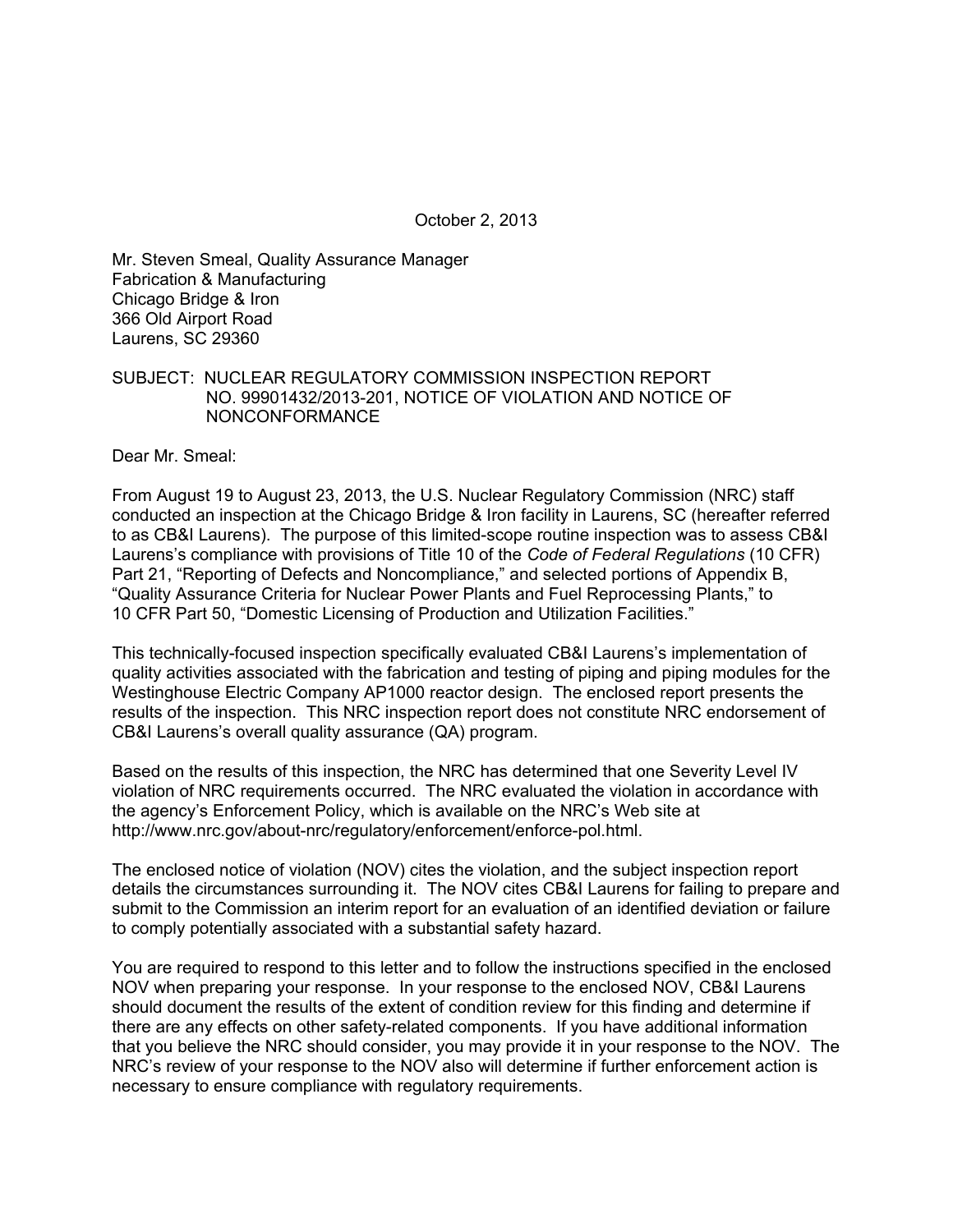#### S. Smeal - 2 -

In addition, the NRC inspection team found that the implementation of your QA program did not meet certain regulatory requirements imposed on you by your customers or NRC licensees. Specifically, the NRC inspection team determined that CB&I Laurens was not fully implementing its QA program in the areas of control of special processes, design control, and control of purchased equipment, materials and services. The enclosed notice of nonconformance (NON) to this letter identifies the specific findings and references to the pertinent requirements, and the enclosed inspection report describes in detail the circumstances surrounding it. In response to the enclosed NON, CB&I Laurens should document the results of the extent of condition review for these findings and determine if there are any effects on other safety-related components.

Please provide a written explanation or statement within 30 days of this letter in accordance with the instructions specified in the enclosed NON. The NRC will consider extending the response time if you show good cause for doing so.

In accordance with 10 CFR 2.390, "Public Inspections, Exemptions, Requests for Withholding," of the NRC's "Rules of Practice," the NRC will make available electronically for public inspection a copy of this letter, its enclosure, and your response through the NRC Public Document Room or from the NRC's Agencywide Documents Access and Management System, which is accessible at http://www.nrc.gov/reading-rm/adams.html. To the extent possible (and if applicable), your response should not include any personal privacy, proprietary, or Safeguards Information so that it can be made available to the public without redaction. If personal privacy or proprietary information is necessary to provide an acceptable response, please provide a bracketed copy of your response that identifies the information that should be protected and a redacted copy of your response that deletes such information. If you request that such material be withheld from public disclosure, you must specifically identify the portions of your response that you seek to have withheld and provide in detail the bases for your claim (e.g., explain why the disclosure of information would create an unwarranted invasion of personal privacy or provide the information required by 10 CFR 2.390(b) to support a request for withholding confidential commercial or financial information). If Safeguards Information is necessary to provide an acceptable response, please provide the level of protection described in 10 CFR 73.21, "Protection of Safeguards Information: Performance Requirements."

Sincerely,

#### */RA/*

Edward H. Roach, Chief Mechanical Vendor Inspection Branch Division of Construction Inspection and Operational Programs Office of New Reactors

Docket No.: 99901432

Enclosures:

- 1. Notice of Violation
- 2. Notice of Nonconformance
- 3. Inspection Report No. 99901432/2013-201 and Attachment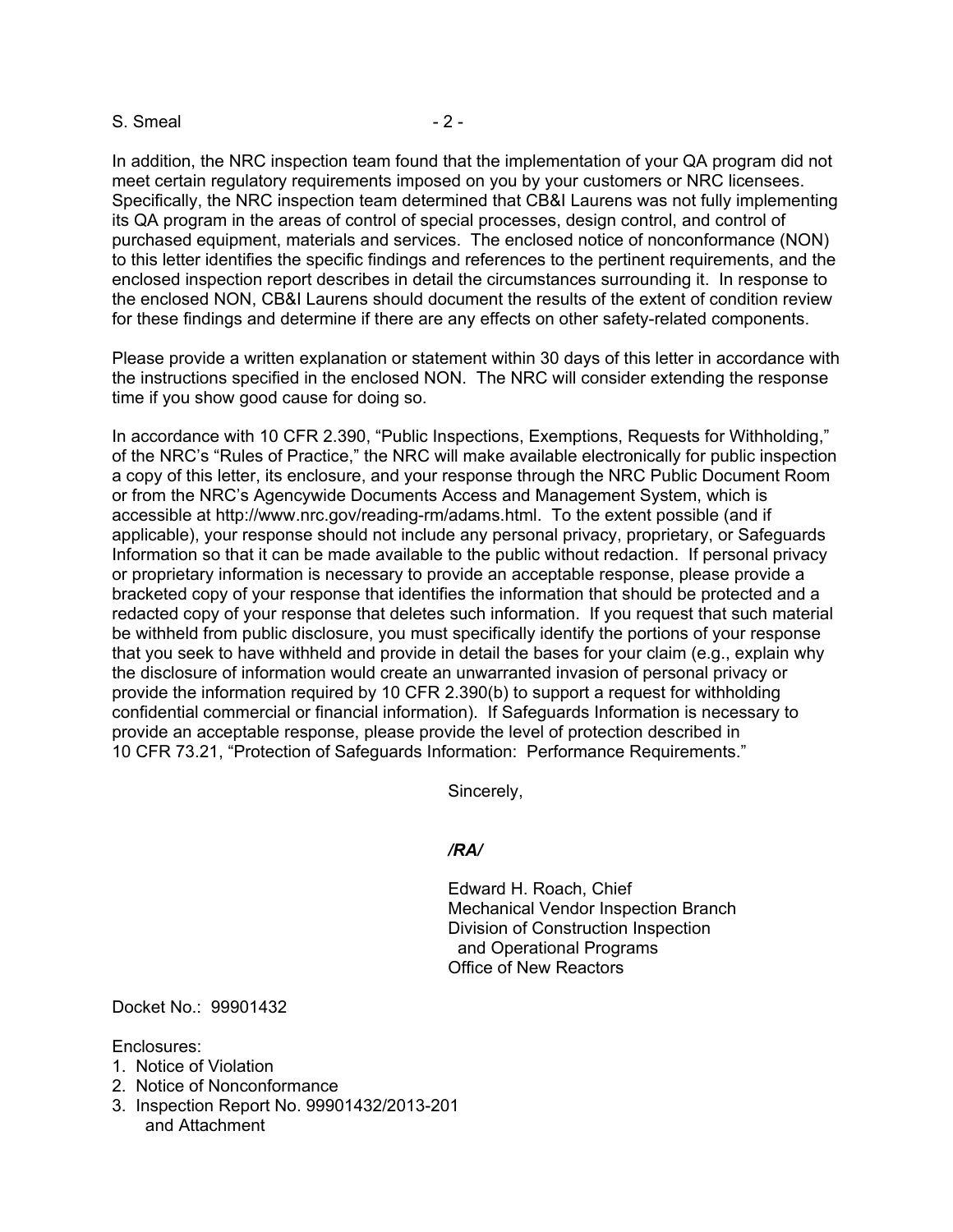S. Smeal - 2 -

In addition, the NRC inspection team found that the implementation of your QA program did not meet certain regulatory requirements imposed on you by your customers or NRC licensees. Specifically, the NRC inspection team determined that CB&I Laurens was not fully implementing its QA program in the areas of control of special processes, design control, and control of purchased equipment, materials and services. The enclosed notice of nonconformance (NON) to this letter identifies the specific findings and references to the pertinent requirements, and the enclosed inspection report describes in detail the circumstances surrounding it. In response to the enclosed NON, CB&I Laurens should document the results of the extent of condition review for these findings and determine if there are any effects on other safety-related components.

Please provide a written explanation or statement within 30 days of this letter in accordance with the instructions specified in the enclosed NON. The NRC will consider extending the response time if you show good cause for doing so.

In accordance with 10 CFR 2.390, "Public Inspections, Exemptions, Requests for Withholding," of the NRC's "Rules of Practice," the NRC will make available electronically for public inspection a copy of this letter, its enclosure, and your response through the NRC Public Document Room or from the NRC's Agencywide Documents Access and Management System, which is accessible at http://www.nrc.gov/reading-rm/adams.html. To the extent possible (and if applicable), your response should not include any personal privacy, proprietary, or Safeguards Information so that it can be made available to the public without redaction. If personal privacy or proprietary information is necessary to provide an acceptable response, please provide a bracketed copy of your response that identifies the information that should be protected and a redacted copy of your response that deletes such information. If you request that such material be withheld from public disclosure, you must specifically identify the portions of your response that you seek to have withheld and provide in detail the bases for your claim (e.g., explain why the disclosure of information would create an unwarranted invasion of personal privacy or provide the information required by 10 CFR 2.390(b) to support a request for withholding confidential commercial or financial information). If Safeguards Information is necessary to provide an acceptable response, please provide the level of protection described in 10 CFR 73.21, "Protection of Safeguards Information: Performance Requirements."

Sincerely,

## */RA/*

Edward H. Roach, Chief Mechanical Vendor Inspection Branch Division of Construction Inspection and Operational Programs Office of New Reactors

Docket No.: 99901432

Enclosures:

- 1. Notice of Violation
- 2. Notice of Nonconformance
- 3. Inspection Report No. 99901432/2013-201 and Attachment

| <b>ADAMS Accession No.: ML13263A411</b> |                | *via email     | NRO-002       |               |               |
|-----------------------------------------|----------------|----------------|---------------|---------------|---------------|
| <b>OFFICE</b>                           | NRO/DCIP/MVIB  | NRO/DCIP/MVIB  | NRO/DCIP/MVIB | NRO/DCIP/MVIB | NRR/DCIP/QVIB |
| <b>NAME</b>                             | YDiaz-Castillo | <b>BClarke</b> | RPatel        | MAnderson     | ABelen        |
| <b>DATE</b>                             | 09/24/2013     | 09/25/2013     | 09/25/2013    | 09/25/2013    | 09/25/2013    |
| <b>OFFICE</b>                           | NRO/DE/CIB     | NRO/DCIP       | NRO/DCIP/MVIB |               |               |
| <b>NAME</b>                             | <b>RDavis</b>  | TFrve          | ERoach        |               |               |
| <b>DATE</b>                             | 09/24/2013     | 09/26/2013     | 10/02/2013    |               |               |

**OFFICIAL RECORD COPY**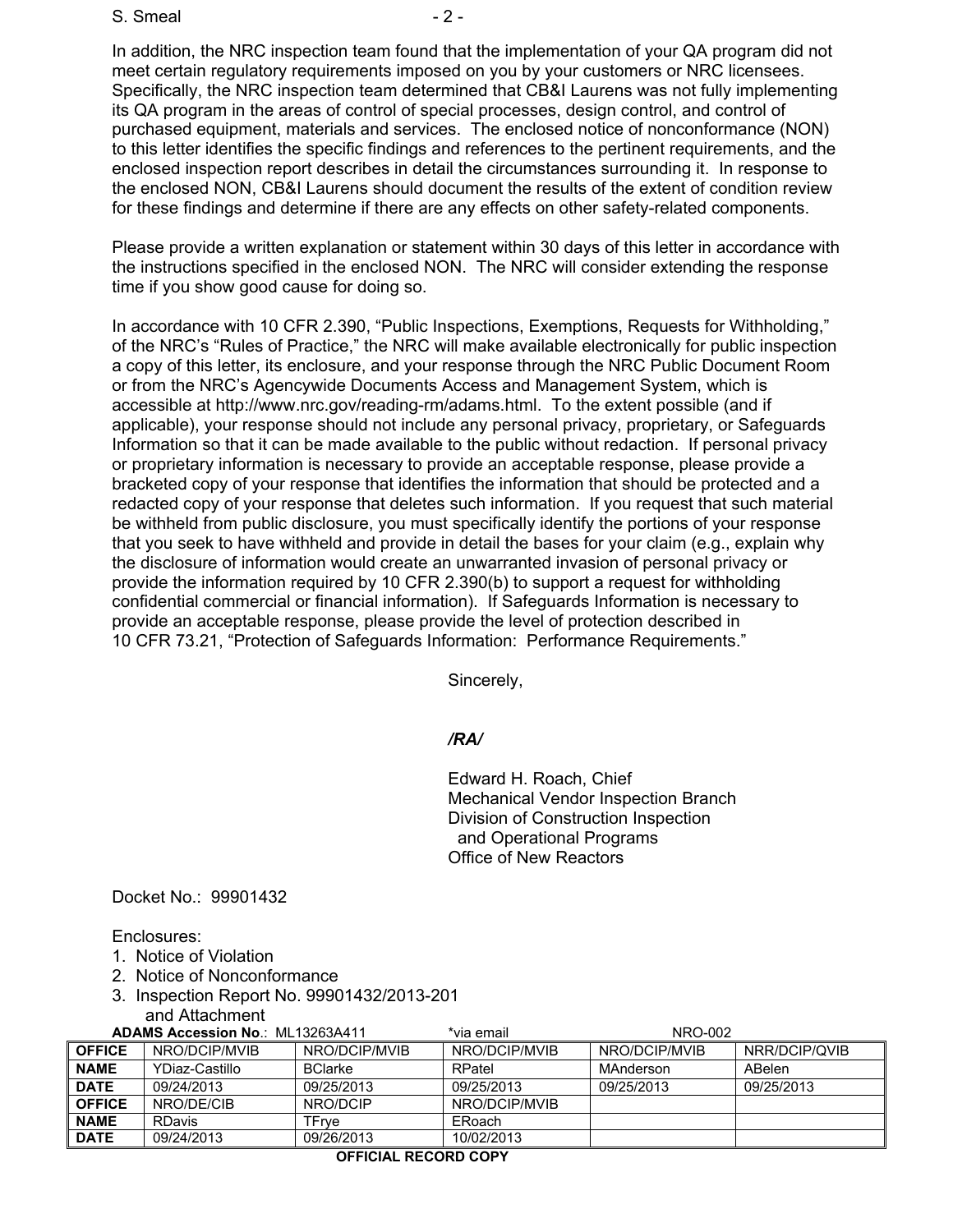#### SUBJECT: NUCLEAR REGULATORY COMMISSION INSPECTION REPORT NO. 99901432/2013-201, NOTICE OF VIOLATION AND NOTICE OF NONCONFORMANCE

# **DISTRIBUTION:**

**DTerao** KKavanagh ASakadales RRasmussen steven.smeal@cbi.com leonard.smeal@cbi.com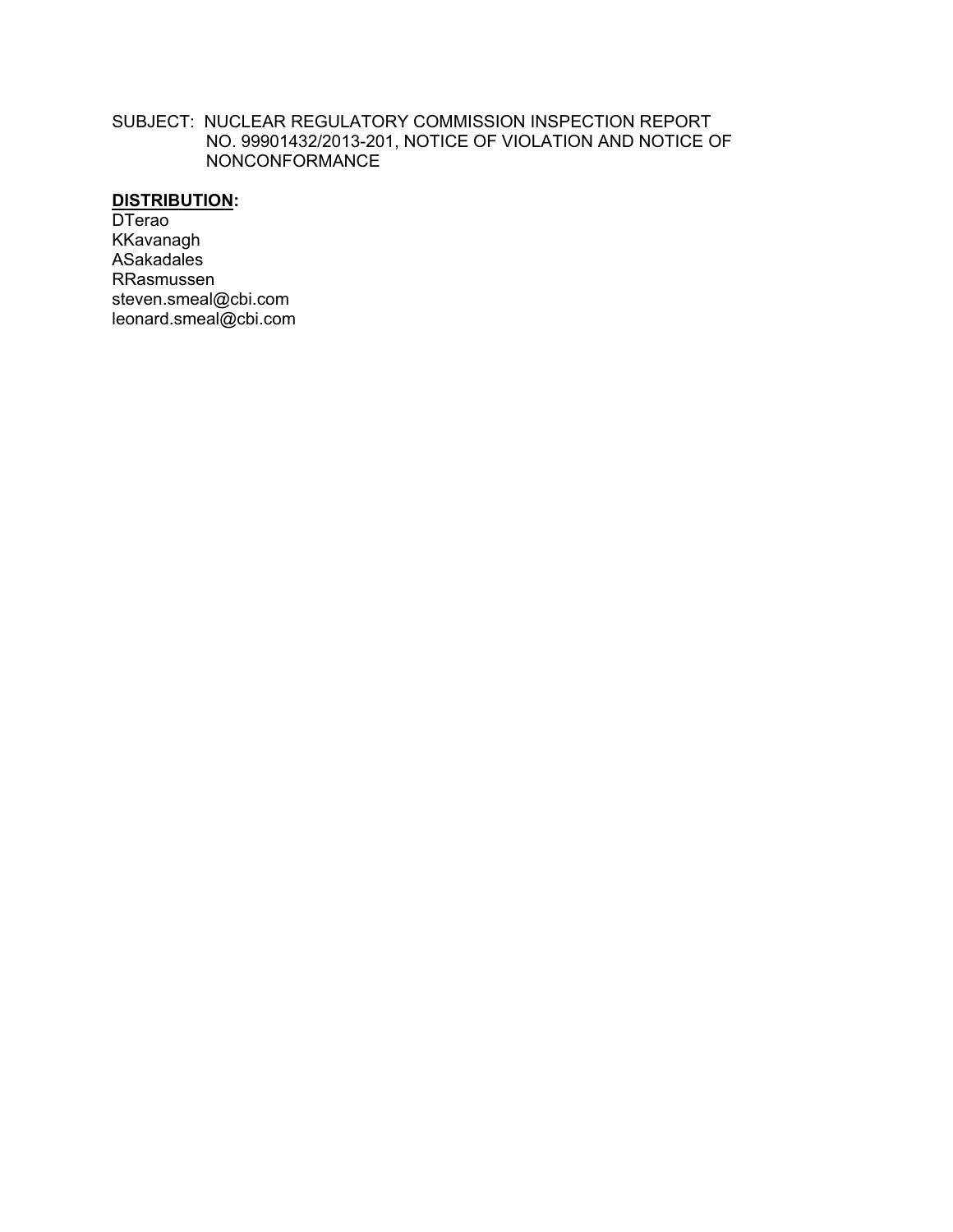#### **NOTICE OF VIOLATION**

Chicago Bridge & Iron **Docket No. 99901432** 366 Old Airport Road Report No. 2013-201 Laurens, SC 29360

During a U.S. Nuclear Regulatory Commission (NRC) inspection conducted at the Chicago Bridge & Iron facility in Laurens, SC (hereafter referred to as CB&I Laurens), from August 19, 2013, through August 23, 2013, a violation of NRC requirements was identified. In accordance with the NRC Enforcement Policy, the violation is listed below:

Title 10 of the *Code of Federal Regulations* (10 CFR), Section 21.21,"Notification of failure to comply or existence of a defect and its evaluation," paragraph 21.21(a)(2) states, "Ensure that if an evaluation of an identified deviation or failure to comply potentially associated with a substantial safety hazard cannot be completed within 60 days from discovery of the deviation or failure to comply, an interim report is prepared and submitted to the Commission through a director or responsible officer or designated person as discussed in  $\S$  21.21(d)(5). The interim report should describe the deviation or failure to comply that is being evaluated and should also state when the evaluation will be completed. This interim report must be submitted in writing within 60 days of discovery of the deviation or failure to comply."

CB&I Laurens Procedure BFS-QC-10CFR21, "Procedure for Compliance with 10CFR21," Revision 3, dated April 2, 2012, section 2.5 states, in part, that "In the event the evaluation cannot be completed in 60 days of discovery of the defect or noncompliance, an interim report shall be prepared by the QA/QC Manager and submitted to the Commission. The interim report should describe the deviation or failure to comply that is being evaluated and should also state when the evaluation will be completed. This interim report must be submitted in writing within 60 days of discovery of the defect or noncompliance."

Contrary to the above, as of August 23, 2013, CB&I Laurens failed to prepare and submit to the Commission an interim report within 60 days of discovery for an evaluation of an identified deviation or failure to comply potentially associated with a substantial safety hazard. Specifically, CB&I Laurens identified on January 25, 2012 that it had shipped to its customer safety-related pipe sleeves to be used in the AP1000 modules without verifying the chemical and physical properties, resulting in material of indeterminate quality being shipped to the customer. CB&I Laurens initiated an evaluation of the deviation on January 25, 2012, following discovery of the potential substantial safety hazard. Subsequently, CB&I Laurens performed the commercialgrade dedication of the pipe sleeves and on May 21, 2012, determined that there was no substantial safety hazard. This evaluation was completed 120 days after discovery; however CB&I Laurens did not submit a 60-day interim report to the Commission as required.

This issue has been identified as Violation 99901432-2013-201-01.

This is a Severity Level IV violation (Section 6.9.d of the NRC Enforcement Policy).

Under the provisions of 10 CFR 2.201, "Notice of Violation," CB&I Laurens is hereby required to submit a written statement or explanation to the U.S. Nuclear Regulatory Commission, ATTN: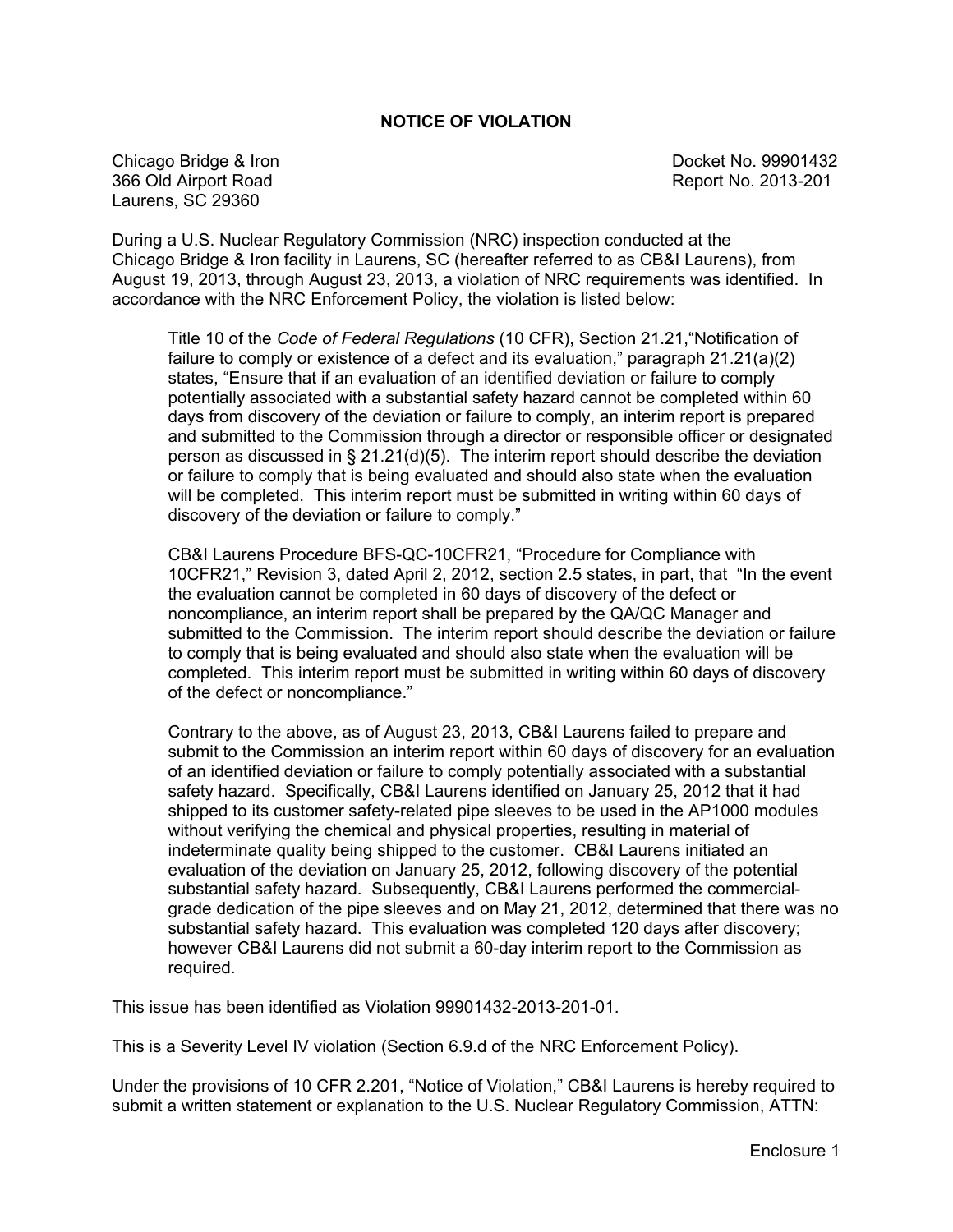Document Control Desk, Washington, DC 20555-0001, with a copy to the Chief, Construction Mechanical Vendor Branch, Division of Construction Inspection and Operational Programs, Office of New Reactors, within 30 days of the date of the letter transmitting this notice of violation. This reply should be clearly marked as a "Reply to a Notice of Violation" and should include (1) the reason for the violation or, if contested, the basis for disputing the violation or severity level, (2) the corrective steps that have been taken and the results achieved, (3) the corrective steps that will be taken, and (4) the date when full compliance will be achieved. Your response may reference or include previous docketed correspondence if the correspondence adequately addresses the required response. Where good cause is shown, the NRC will consider extending the response time.

If you contest this enforcement action, provide a copy of your response, with the basis for your denial, to the Director, Office of Enforcement, U.S. Nuclear Regulatory Commission, Washington, DC 20555-0001.

Because your response will be made available electronically for public inspection in the NRC Public Document Room or from the NRC's Agencywide Documents Access and Management System (ADAMS), which is accessible from the NRC Web site at http://www.nrc.gov/readingrm/adams.html, to the extent possible, it should not include any personal privacy, proprietary, or Safeguards Information (SGI) so that the agency can make it available to the public without redaction. If personal privacy or proprietary information is necessary to provide an acceptable response, then please provide a bracketed copy of your response that identifies the information that should be protected and a redacted copy of your response that deletes such information. If you request that such material be withheld, you must specifically identify the portions of your response that you seek to have withheld and provide in detail the bases for your claim of withholding (e.g., explain why the disclosure of information would create an unwarranted invasion of personal privacy or provide the information required by 10 CFR 2.390(b) to support a request for withholding confidential commercial or financial information). If SGI is necessary to provide an acceptable response, please provide the level of protection described in 10 CFR 73.21, "Protection of Safeguards Information: Performance Requirements."

In accordance with 10 CFR 19.11, "Posting of Notices to Workers," you may be required to post this notice within 2 working days of receipt.

Dated this 2nd day of October 2013.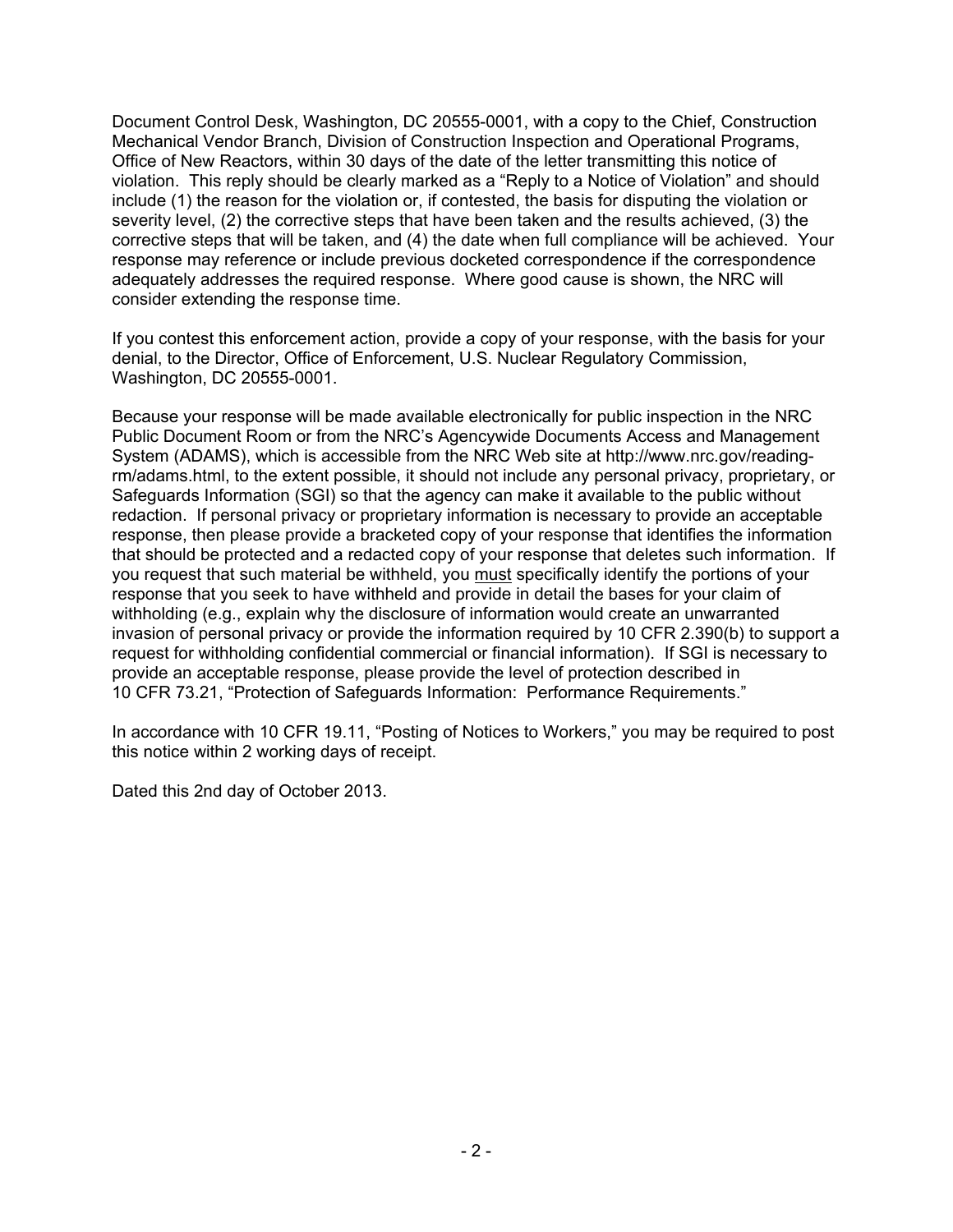#### **NOTICE OF NONCONFORMANCE**

Chicago Bridge & Iron **Docket No. 99901432** 366 Old Airport Road Report No. 2013-201 Laurens, SC 29360

Based on the results of a U.S. Nuclear Regulatory Commission (NRC) inspection conducted at the Chicago Bridge & Iron facility in Laurens, SC (hereafter referred to as CB&I Laurens), from August 19, 2013 through August 23, 2013, it appears that CB&I Laurens did not conduct certain activities in accordance with NRC requirements that were contractually imposed upon CB&I Laurens by its customers or NRC licensees:

A. Criterion IX, "Control of Special Processes," of Appendix B, "Quality Assurance Criteria for Nuclear Power Plants and Fuel Reprocessing Plants," to Title 10 of the *Code of Federal Regulations* (10 CFR) Part 50, "Domestic Licensing of Production and Utilization Facilities," states, in part, that "Measures shall be established to assure that special processes, including welding, heat treating, and nondestructive testing, are controlled and accomplished by qualified personnel using qualified procedures in accordance with applicable codes, standards, specifications, criteria, and other special requirements."

CB&I Laurens Welding Procedure Specification No. AP1000-803, Revision 2, dated February 12, 2011, states, in part, that "Voltage ranges shall be as required to maintain a maximum of 30,000 joules per inch heat input."

Contrary to the above, as of August 23, 2013, CB&I Laurens failed to perform welding activities in accordance with qualified procedures. Specifically, CB&I Laurens did not maintain weld heat input limits while welding pipe spool 890300-40-00647, serial number SV3-RNS-PLW-015-3, weld number 10 for Vogtle Electric Generating Plant Unit 3. The NRC inspection team measured the heat input of four weld beads and determined that the heat input of all four weld beads was greater than the maximum weld heat input limit of 30,000 joules per inch. The weld heat input limit was exceeded by 5,000, 27,000, 27,000, and 28,000 joules per inch, respectively.

This issue has been identified as Nonconformance 99901432/2013-201-02.

B. Criterion III, "Design Control," of Appendix B to 10 CFR Part 50, states, in part, that "Measures shall be established for the selection and review for suitability of application of materials, parts, equipment, and processes that are essential to the safety-related functions of the structures, systems and components."

Contrary to the above, as of August 23, 2013, CB&I Laurens failed to ensure the selection and review for suitability of application of materials, parts, equipment, and processes that are essential to the safety-related functions of the structures, systems and components. Specifically, CB&I Laurens did not perform an engineering evaluation and consider qualitative factors (e.g., supplier performance, historical quality controls, complexity of item, safety significance of the item) for the selection of the sampling plan's sample size used for dedicating commercial-grade seamless pipes to be used in piping sleeves, to provide reasonable assurance that when used as basic components they will perform their intended safety function. The NRC inspection team identified four examples of seamless pipes that were procured as commercial-grade items and then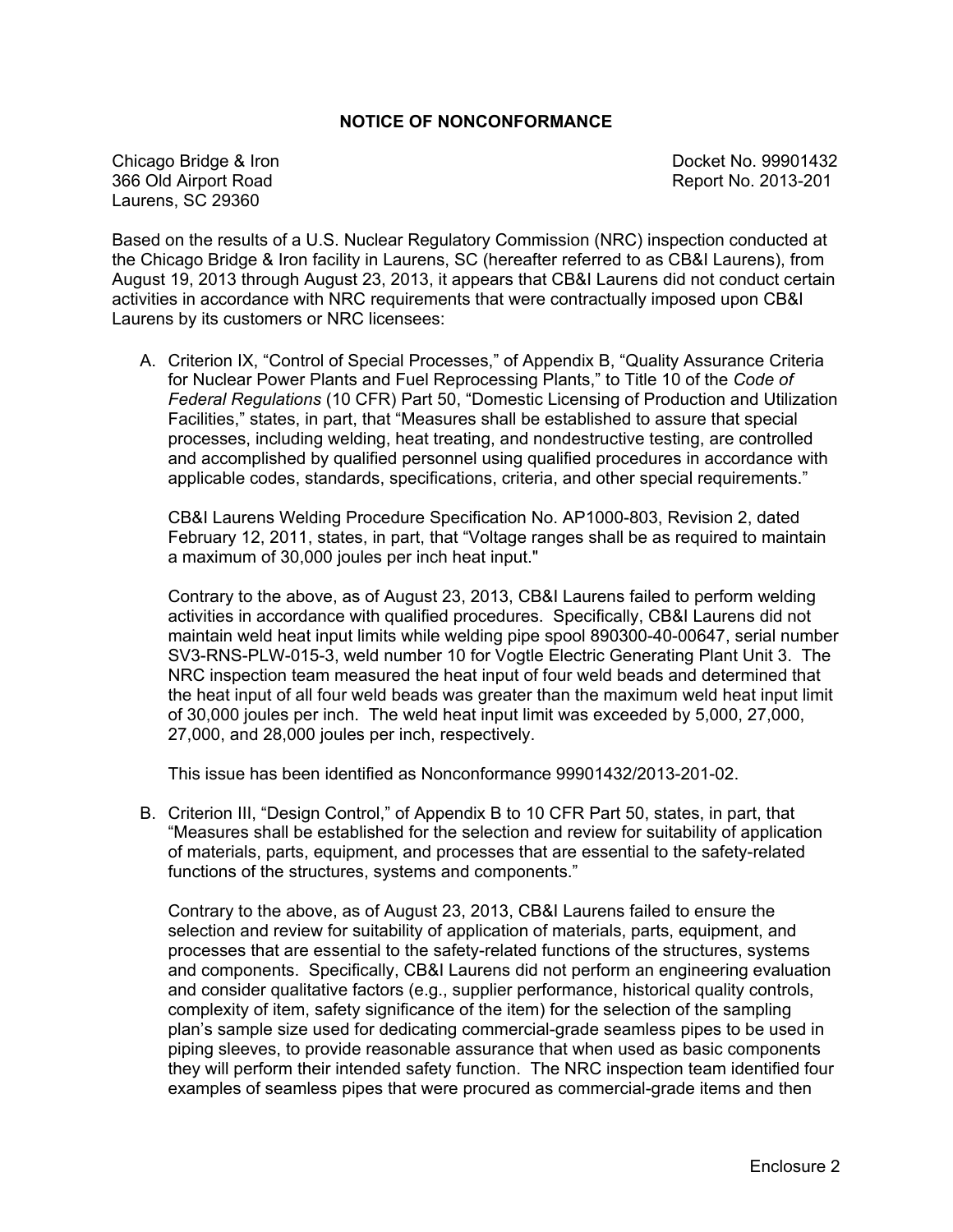inadequately dedicated to be used as safety-related components by CB&I Laurens in job Nos. 230038, 230039, 230040, and 230041.

This issue has been identified as Nonconformance 99901432/2013-201-03.

C. Criterion VII, "Control of Purchased Material, Equipment, and Services," of Appendix B to 10 CFR Part 50, states, in part, that "These measures shall include provisions, as appropriate, for source evaluation and selection, objective evidence of quality furnished by the contractor or subcontractor, inspection at the contractor or subcontractor source, and examination of products upon delivery. The effectiveness of the control of quality by contractors and subcontractors shall be assessed by the applicant or designee at intervals consistent with the importance, complexity, and quantity of the product or services."

Criterion XVIII, "Audits," of Appendix B to 10 CFR Part 50 states, in part, that "a comprehensive system of planned and periodic audits shall be carried out to verify compliance with all aspects of the quality assurance program and to determine the effectiveness of the program."

Subsection 7.7.6 of CB&I Laurens' Quality Manual, states, in part, that "Material Organizations and Suppliers qualified by B.F. Shaw, Inc. in accordance with 7.7.3 (C) of this Manual shall be re-surveyed on a triennial basis to maintain their listing on the Nuclear Approved Vendors List (NAVL)."

Subsection 7.7.7 of CB&I Laurens' Quality Manual, in part, that "Material Organization and Suppliers qualified by B.F. Shaw, Inc [...] shall be evaluated annually utilizing audits or performance assessments to document the effectiveness of the Material Organization's/Supplier's Quality System Program."

Contrary to the above, as of August 23, 2013, CB&I Laurens failed to perform periodic audits and source evaluations to verify the effectiveness of the control of quality by contractors and subcontractors at intervals consistent with the importance, complexity, and quantity of the product or services.

# Specifically,

- 1. For safety-related procurement, CB&I Laurens did not perform triennial audits and adequate annual evaluations of its safety-related suppliers. Specifically, CB&I Laurens did not perform triennial audits of 11 nuclear suppliers prior to purchasing and shipping safety-related materials to its customers. Additionally, CB&I Laurens did not perform adequate annual evaluations of these safety-related suppliers. By failing to perform supplier triennial audits and adequate annual evaluations, CB&I Laurens did not assure that safety-related suppliers were effectively implementing their quality assurance programs before issuing purchase orders.
- 2. For commercial procurement, CB&I Laurens did not conduct a commercial-grade survey or source surveillance to verify that DuBose National Energy's quality program included the requisite processes, such as material traceability, and lot and batch controls, for the control of critical characteristics necessary to provide reasonable assurance that commercial-grade materials to be used as basic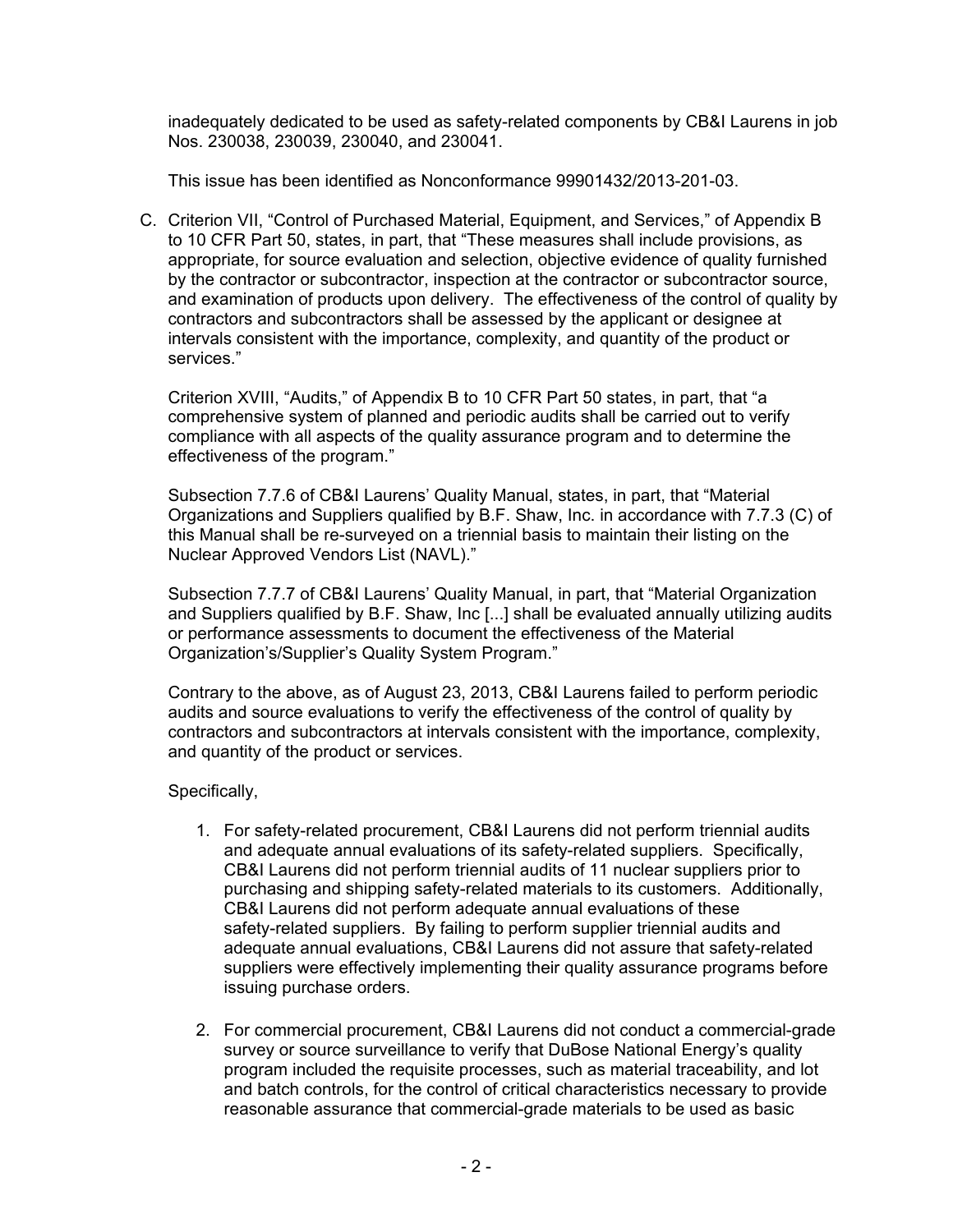components will perform their intended safety function. CB&I Laurens relied on DuBose National Energy's issued certified material test reports as the sole method to verify critical characteristics of acceptance (e.g., tensile properties, yield, and elongation) during the commercial-grade dedication of pipe sleeves, plates, and beams for use in the construction of AP1000 R365 module assembly and CA20 module pipe sleeves.

3. CB&I Laurens did not verify that test controls used in the testing of the demineralized water for hydrostatic testing and final cleaning of safety-related pipe sub-assemblies were adequately controlled. CB&I Laurens only verified that ALS Environmental was certified to ISO/IEC 17025, "General Requirements for the Competence of Testing and Calibration Laboratories." ISO/IEC 17025 accreditation may not be used solely as the basis for qualifying safety-related testing services. Without verifying the adequacy of ALS Environmental's test controls, CB&I Laurens failed to assure that the validity of the test results will provide reasonable assurance that pH, conductivity, fluoride, and chlorides met the water quality specifications. If out of specification, these impurities could degrade the ability of stainless steel components to perform their safety-function during plant operations.

This issue has been identified as Nonconformance 99901432/2013-201-04.

Please provide a written statement or explanation to the U.S. Nuclear Regulatory Commission, ATTN: Document Control Desk, Washington, DC 20555-0001, with a copy to the Chief, Construction Mechanical Vendor Branch, Division of Construction Inspection and Operational Programs, Office of New Reactors, within 30 days of the date of the letter transmitting this Notice of Nonconformance. This reply should be clearly marked as a "Reply to a Notice of Nonconformance" and should include for each noncompliance: (1) the reason for the noncompliance or, if contested, the basis for disputing the noncompliance; (2) the corrective steps that have been taken and the results achieved; (3) the corrective steps that will be taken to avoid further noncompliance; and (4) the date when the corrective action will be completed. Where good cause is shown, the NRC will consider extending the response time.

Because your response will be made available electronically for public inspection in the NRC Public Document Room or from the NRC's Agencywide Documents Access and Management System, which is accessible from the NRC Web site at http://www.nrc.gov/readingrm/adams.html, to the extent possible, it should not include any personal privacy, proprietary, or Safeguards Information (SGI) so that the NRC can make it available to the public without redaction. If personal privacy or proprietary information is necessary to provide an acceptable response, then please provide a bracketed copy of your response that identifies the information that should be protected and a redacted copy of your response that deletes such information. If you request that such material be withheld, you must specifically identify the portions of your response that you seek to have withheld and provide in detail the bases for your claim of withholding (e.g., explain why the disclosure of information would create an unwarranted invasion of personal privacy or provide the information required by 10 CFR 2.390(b) to support a request for withholding confidential commercial or financial information). If SGI is necessary to provide an acceptable response, please provide the level of protection described in 10 CFR 73.21, "Protection of Safeguards Information: Performance Requirements."

Dated this XXth day of September 2013.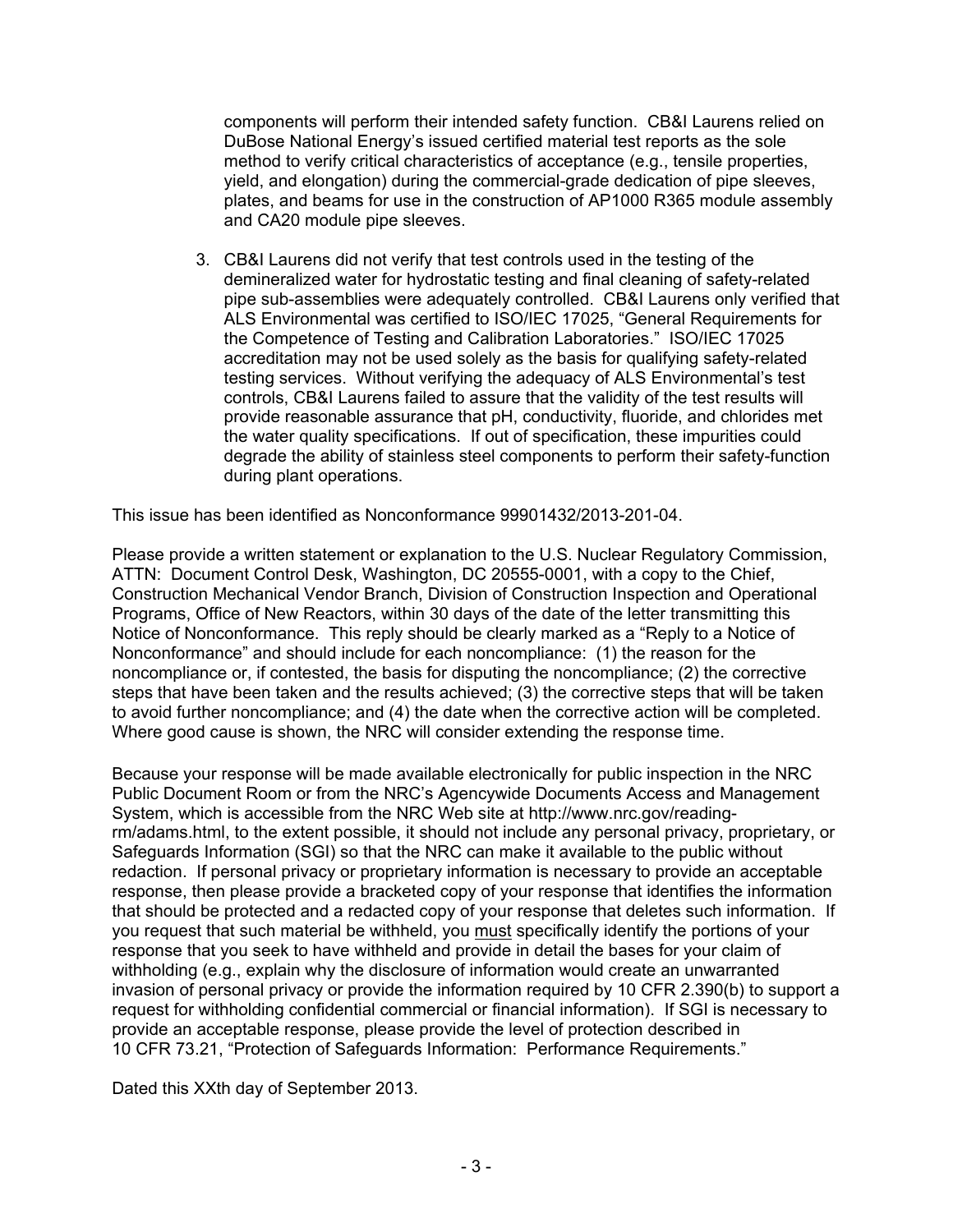#### **U.S. NUCLEAR REGULATORY COMMISSION OFFICE OF NEW REACTORS DIVISION OF CONSTRUCTION INSPECTION AND OPERATIONAL PROGRAMS VENDOR INSPECTION REPORT**

| Docket No.:                       | 99901432                                                                                                                                                                                                                                                                                                                                                                                                                                                                                                                                                                                                                                                   |                                                                                                 |  |  |
|-----------------------------------|------------------------------------------------------------------------------------------------------------------------------------------------------------------------------------------------------------------------------------------------------------------------------------------------------------------------------------------------------------------------------------------------------------------------------------------------------------------------------------------------------------------------------------------------------------------------------------------------------------------------------------------------------------|-------------------------------------------------------------------------------------------------|--|--|
| Report No.:                       | 99901432/2013-201                                                                                                                                                                                                                                                                                                                                                                                                                                                                                                                                                                                                                                          |                                                                                                 |  |  |
| Vendor:                           | Chicago Bridge & Iron<br>366 Old Airport Road<br>Laurens, SC 29360                                                                                                                                                                                                                                                                                                                                                                                                                                                                                                                                                                                         |                                                                                                 |  |  |
| <b>Vendor Contact:</b>            | Mr. Steven Smeal<br><b>Quality Assurance Manager</b><br>E-mail: steven.smeal@cbi.com<br>Phone: 864-683-3970                                                                                                                                                                                                                                                                                                                                                                                                                                                                                                                                                |                                                                                                 |  |  |
| <b>Nuclear Industry Activity:</b> | Chicago Bridge & Iron (hereafter referred to as CB&I Laurens),<br>located in Laurens, SC, has been providing pipe bending and<br>piping fabrication services for over 25 years. CB&I Laurens's<br>scope of supply includes fabrication and assembly of pressure<br>piping, American Society of Mechanical Engineers (ASME) Boiler<br>& Pressure Vessel (B&PV) Code Class 1, 2 & 3 fabrication of<br>supports, and ASME B&PV Class 1, 2 & 3 shop assemblies.<br>CB&I's services include pipe bending, piping fitting and assembly<br>of safety-related piping, and piping modules for the Westinghouse<br>Electric Company AP1000 new reactor construction. |                                                                                                 |  |  |
| <b>Inspection Dates:</b>          | August 19 - 23, 2013                                                                                                                                                                                                                                                                                                                                                                                                                                                                                                                                                                                                                                       |                                                                                                 |  |  |
| Inspectors:                       | Yamir Diaz-Castillo<br><b>Brent Clarke</b><br>Raju Patel<br>Mary Anderson<br>Aixa Belén<br>Robert Davis                                                                                                                                                                                                                                                                                                                                                                                                                                                                                                                                                    | NRO/DCIP/MVIB<br>NRO/DCIP/MVIB<br>NRO/DCIP/MVIB<br>NRO/DCIP/MVIB<br>NRO/DCIP/QVIB<br>NRO/DE/CIB |  |  |
| Approved by:                      | Edward H. Roach, Chief<br>Mechanical Vendor Inspection Branch<br>Division of Construction Inspection<br>and Operational Programs<br><b>Office of New Reactors</b>                                                                                                                                                                                                                                                                                                                                                                                                                                                                                          |                                                                                                 |  |  |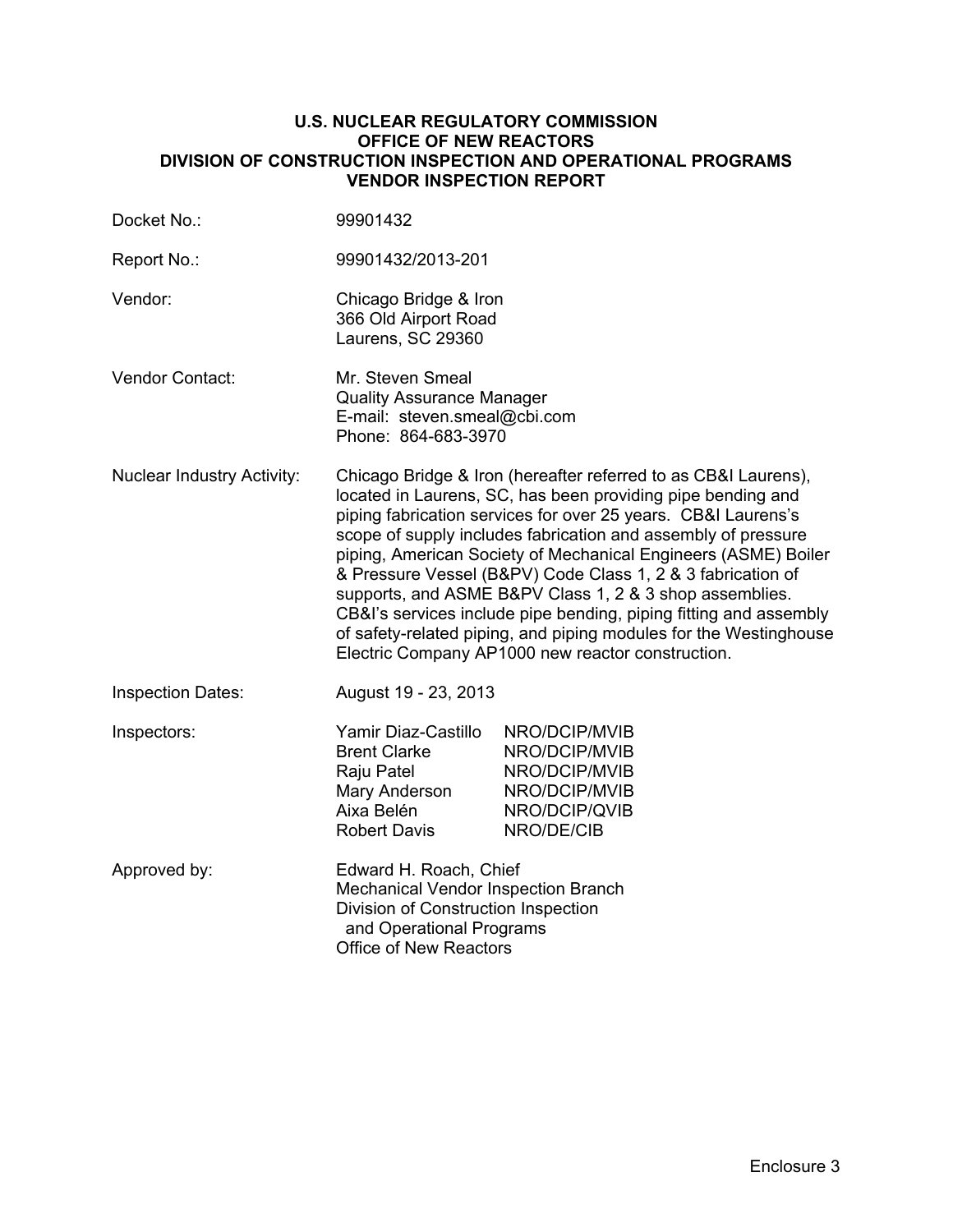# **EXECUTIVE SUMMARY**

#### Chicago Bridge & Iron 99901432/2013-201

The U.S. Nuclear Regulatory Commission (NRC) staff conducted a vendor inspection at the Chicago Bridge & Iron facility in Laurens, SC (hereafter referred to as CB&I Laurens), to verify that it had implemented an adequate quality assurance (QA) program that complies with the requirements of Appendix B, "Quality Assurance Criteria for Nuclear Power Plants and Fuel Reprocessing Plants," to Title 10 of the *Code of Federal Regulations* (10 CFR) Part 50, "Domestic Licensing of Production and Utilization Facilities." In addition, the NRC inspection also verified that CB&I Laurens implemented a program under 10 CFR Part 21, "Reporting of Defects and Noncompliance," that met the NRC's regulatory requirements. The NRC inspection team conducted the inspection from August 19 to August 23, 2013.

This technically-focused inspection specifically evaluated CB&I Laurens's implementation of quality activities associated with the fabrication and testing of piping and piping modules for the Westinghouse Electric Company (WEC) AP1000 reactor design.

Some of the specific activities observed by the NRC inspection team included:

- commercial-grade dedication of carbon steel pipes for use in the construction of the AP1000 C20 module for the Vogtle Electric Generating Plant (VEGP), Units 3 and 4, and Virgil C. Summer (VCS) Generating Station, Units 2 and 3
- set-up and performance of hydrostatic testing of ASME Section III Class 3 pipe subassemblies for the VEGP Unit 3 Waste Water System, VEGP Unit 4 Liquid Radwaste System; and VCS Unit 2 Liquid Radwaste and Waste Water System
- set-up and performance of in-process inspection after cold bending operation of pipe sub-assembly for VEGP Unit 4 Passive Core Cooling System
- manual Gas Tungsten Arc Welding (GTAW) on pipe spool 890300-40-00647, serial number SV3-RNS-PLW-015-3, weld number 10, for VGEP Unit 3, Residual Heat Removal System, ASME Code Section III, Code Class 2 piping
- manual GTAW Welding on pipe spool 891300-40-00647, serial number SV4-RNS-PLW-015-3, weld number 11, for VGEP Unit 4, Residual Heat Removal System, ASME Code Section III, Code Class 2 piping
- manual GTAW on pipe spool 892300-40-00069, serial number VS2-RNS-PLW-162-2, weld number 5, for VCS Unit 2, Residual Heat Removal System, ASME Code Section III, Code Class 3 piping
- liquid penetrant examination of pipe spool 892300-40-00069, serial number VS2-RNS-PLW-162-2, weld number 5 for VCS Unit 2, Residual Heat Removal System, ASME Code Section III, Code Class 3 piping
- tool room attendant activities associated with the storage of welding rods, issuance of welding rods, and return of unused welding rods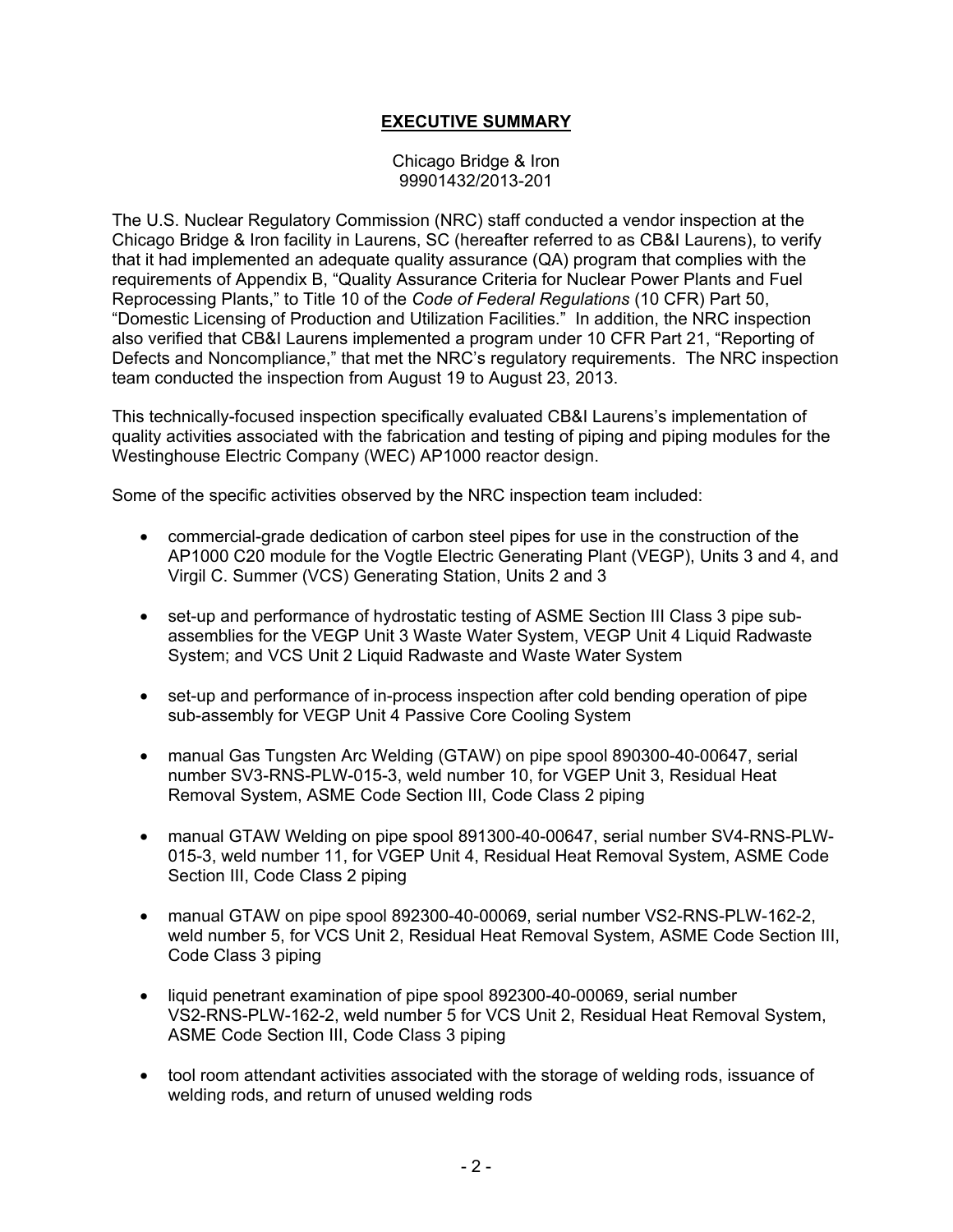In addition to observing these activities, the NRC inspection team verified that measuring and test equipment was properly identified, marked, calibrated, and used within its calibrated range. The NRC inspection team also walked down CB&I Laurens's assembly floor and verified that nonconforming components were properly identified, marked, and segregated when practical, to ensure that they were not reintroduced into the manufacturing processes.

These regulations served as the bases for the NRC inspection:

- Appendix B to 10 CFR Part 50
- 10 CFR Part 21

During the course of this inspection, the NRC inspection team implemented Inspection Procedure (IP) 43002, "Routine Inspections of Nuclear Vendors," dated April 25, 2011, IP 43004, "Inspection of Commercial-Grade Dedication Programs," dated April 25, 2011, and IP 36100, "Inspection of 10 CFR Part 21 and Programs for Reporting Defects and Noncompliance," dated February 13, 2012.

This was the first NRC inspection at the CB&I Laurens facility. The NRC started an inspection in May 2012, but the agency terminated it early because the amount of safety-related activities being performed during the week of the inspection was insufficient to make a determination on the effectiveness of CB&I Laurens's implementation of its Appendix B to 10 CFR Part 50 and 10 CFR Part 21 programs. This inspection focused on the fabrication of safety-related piping and piping modules for the VEGP, Units 3 and 4, and VCS, Units 2 and 3.

With the exception of the notice of violation and nonconformances described below, the NRC inspection team concluded that CB&I Laurens's QA policies and procedures comply with the applicable requirements of Appendix B to 10 CFR Part 50 and 10 CFR Part 21, and that CB&I Laurens's personnel are implementing these policies and procedures effectively. The results of this inspection are summarized below.

# 10 CFR Part 21 Program

The NRC inspection team issued Violation 99901432/2013-201-01 for CB&I Laurens's failure to implement the regulatory requirements of 10 CFR Part 21.21(a)(2). Violation 99901432/2013-201-01 cites CB&I Laurens for failing to submit to the Commission an interim report for the evaluation of shipped safety-related pipe sleeves without the verification of the chemical and physical properties. This resulted in material of indeterminate quality being shipped to the customer.

# Manufacturing Control

The NRC inspection team issued Nonconformance 99901432/2013-201-02 in association with CB&I Laurens's failure to implement the regulatory requirements of Criterion IX, "Control of Special Processes," of Appendix B to 10 CFR Part 50. Nonconformance 99901432/2013-201- 02 cites CB&I Laurens for failing to perform welding activities in accordance with qualified procedures. Specifically, CB&I Laurens did not maintain weld heat input limits while welding pipe spool 890300-40-00647, serial number SV3-RNS-PLW-015-3, weld number 10 for VEGP Unit 3. The NRC inspection team measured the heat input of four weld beads and determined that the heat input of all four weld beads was greater than the maximum weld heat input limit of 30,000 joules per inch. The weld heat input limit was exceeded by 5,000, 27,000, 27,000, and 28,000 joules per inch, respectively.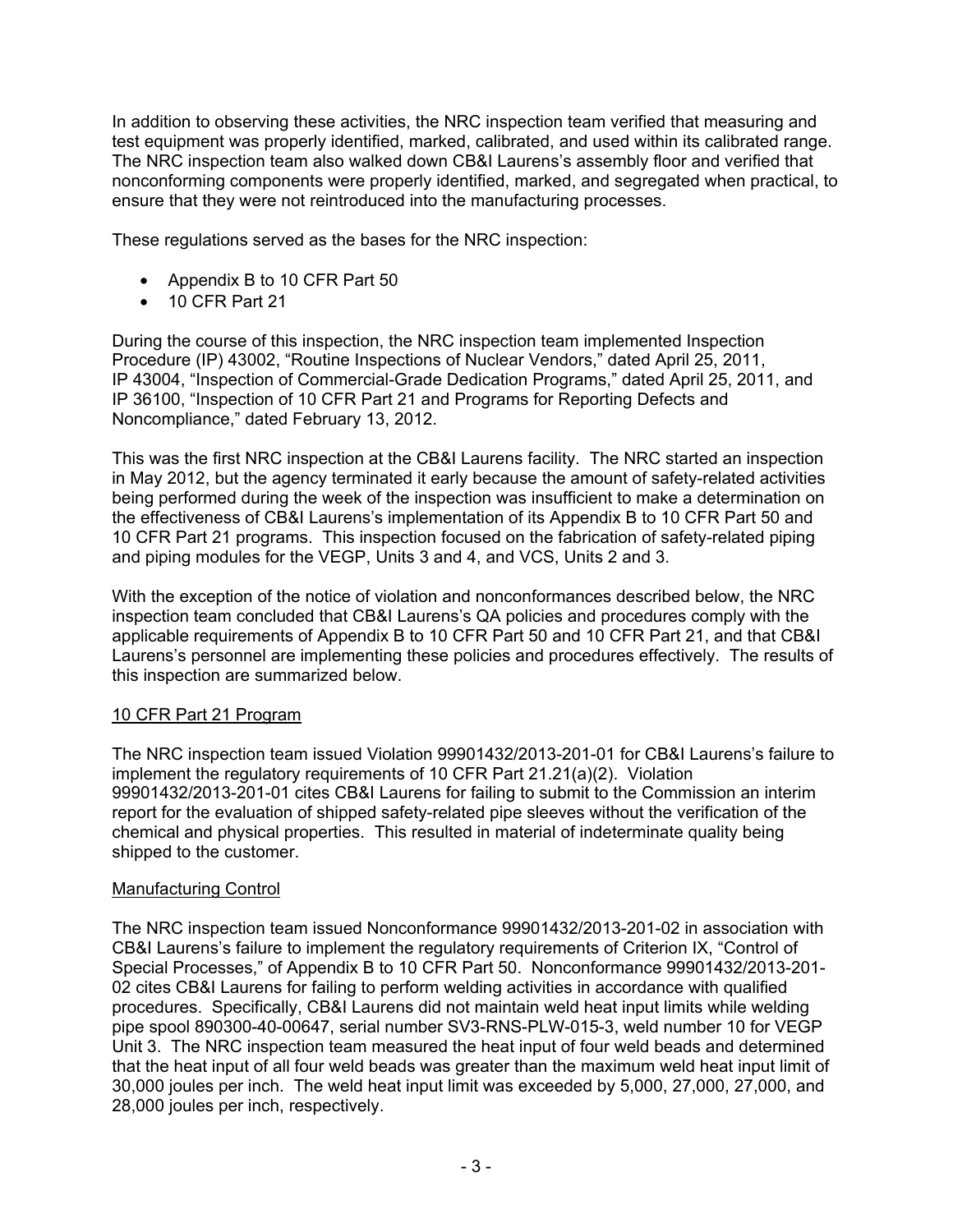# Commercial-Grade Dedication

The NRC inspection team issued Nonconformance 99901432/2013-201-03 in association with CB&I Laurens's failure to implement the regulatory requirements of Criterion III, "Design Control," of Appendix B to 10 CFR Part 50. Nonconformance 99901432/2013-201-03 cites CB&I Laurens for failing to establish an adequate commercial-grade dedication program for the materials used in the construction of the AP1000 R365 module assembly. Specifically, CB&I Laurens did not perform an engineering evaluation and consider qualitative factors (e.g., supplier performance, historical quality controls, complexity of item, and safety significance of the item) for the selection of the sampling plan's sample size used for dedicating commercial-grade seamless pipes to provide reasonable assurance that when used as basic components they will perform their intended safety function. The NRC inspection team identified four examples of seamless pipes to be used as piping sleeves that were procured as commercial-grade items and then inadequately dedicated to be used as safety-related components by CB&I Laurens in job Nos. 230038, 230039, 230040, and 230041.

## Oversight of Contracted Activities and Internal Audits

The NRC inspection team issued Nonconformance 99901432/2013-201-04 in association with CB&I Laurens's failure to implement the regulatory requirements of Criterion VII, "Control of Purchased Material, Equipment, and Services," and Criterion XVIII, "Audits," of Appendix B to 10 CFR Part 50. Nonconformance 99901432/2013-201-04 cites CB&I Laurens for failing to perform periodic audits and source evaluations to verify the effectiveness of the control of quality by contractors and subcontractors at intervals consistent with the importance, complexity, and quantity of the product or services. Specifically, CB&I Laurens (1) did not perform triennial audits and adequate annual evaluations of its safety-related suppliers, (2) did not conduct a commercial-grade survey or source surveillance to verify that DuBose National Energy's quality program included the requisite processes, such as material traceability and lot/batch controls, for the control of critical characteristics necessary to provide reasonable assurance that commercial-grade materials to be used as basic components will perform their intended safety function, and (3) did not verify that the test controls used in the testing of the demineralized water for the hydrostatic testing and final cleaning of safety-related pipe subassemblies were adequately controlled. CB&I Laurens only verified that ALS Environmental was certified to ISO/IEC 17025, "General Requirements for the Competence of Testing and Calibration Laboratories."

## Other Inspection Areas

The NRC inspection team determined that CB&I Laurens is implementing its programs for material traceability, inspection, test control, control of measuring and test equipment, nonconforming material, parts, or components, and corrective action programs in accordance with the applicable regulatory requirements of Appendix B to 10 CFR Part 50. Based on the limited sample of documents reviewed and activities observed, the NRC inspection team also determined that CB&I Laurens is implementing its policies and procedures associated with these programs. No findings of significance were identified.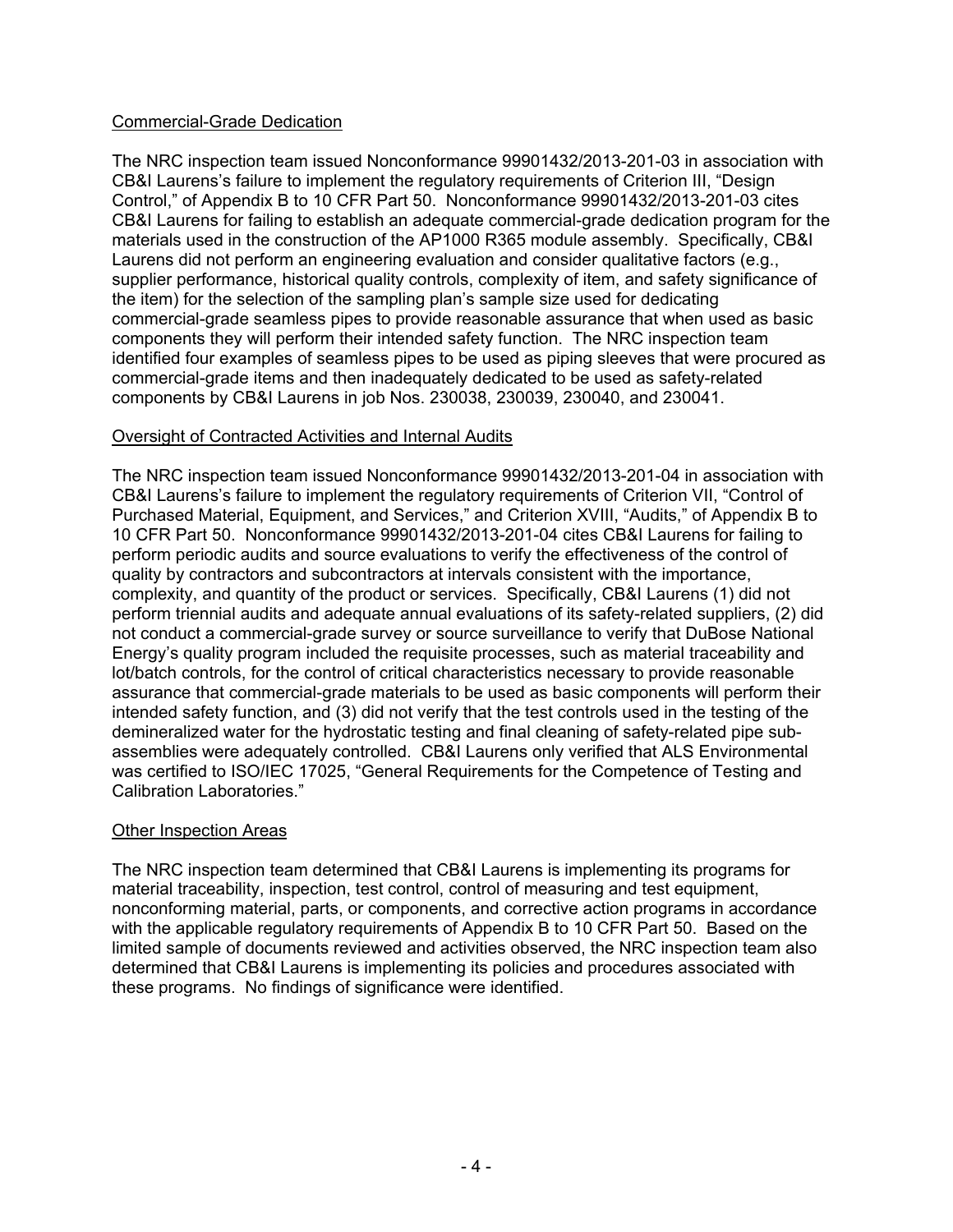# **REPORT DETAILS**

#### 1. 10 CFR Part 21 Program

#### a. Inspection Scope

The U.S. Nuclear Regulatory Commission (NRC) inspection team reviewed the policies and implementing procedures of Chicago Bridge & Iron in Laurens, SC (hereafter referred to as CB&I Laurens) that govern the facility's compliance with the requirements under Title 10 of the *Code of Federal Regulations* (10 CFR) Part 21, "Reporting of Defects and Noncompliance." In addition, the NRC inspection team evaluated the 10 CFR Part 21 postings and a sample of CB&I Laurens's purchase orders (PO) for compliance with the requirements of 10 CFR 21.21, "Notification of Failure to Comply or Existence of a Defect and its Evaluation," and 10 CFR 21.31, "Procurement Documents." The NRC inspection team also verified that CB&I Laurens's nonconformance and corrective action procedures provide a link to the 10 CFR Part 21 program. Furthermore, the NRC inspection team reviewed a sample of nonconformance reports (NCR), corrective and preventive action reports (C/PAR), and 10 CFR Part 21 evaluations to verify the implementation of CB&I Laurens's 10 CFR Part 21 program. The attachment to this inspection report lists the documents reviewed by the NRC inspection team.

#### b. Observations and Findings

During the review of a sample of 10 CFR Part 21 evaluations, the NRC inspection team noted that the evaluation for C/PAR No. 272 stated that CB&I Laurens shipped to its customer safety-related pipe sleeves to be used in the AP1000 modules. These pipe sleeves are made of seamless carbon steel and are used to protect the piping from its surroundings. CB&I Laurens subsequently concluded that the chemical and physical properties were not verified resulting in material of indeterminate quality being shipped to the customer. CB&I Laurens initiated an evaluation of the deviation in January 25, 2012 and opened several NCRs (e.g. V3/V1024, V4/V1008, S2/V1028, and S3/V1008). As part of the evaluation, CB&I Laurens decided to perform commercial-grade dedication of the pipe sleeves using a sample of the material with the same lot/batch as the one shipped. After completing the commercial-grade dedication of the pipe sleeves, CB&I Laurens determined that there was no substantial safety hazard in May 21, 2012; 120 days after discovery without submitting an interim report to the Commission. The NRC inspection team identified this issue as an example of Violation 99901432/2013-201-01 for CB&I Laurens's failure to prepare and submit to the Commission an interim report for an evaluation of an identified deviation or failure to comply potentially associated with a substantial safety hazard. CB&I Laurens initiated C/PAR No. 355 to address this issue.

In addition, the NRC inspection team identified that CB&I Laurens's commercial-grade dedication of the pipe sleeves was inadequate. Section 3.b.1 of this report provides more details on CB&I Laurens's commercial-grade dedication activities associated with the pipe sleeves.

#### c. Conclusion

The NRC inspection team issued Violation 99901432/2013-201-01 for CB&I Laurens's failure to implement the regulatory requirements of 10 CFR Part 21.21(a)(2). Violation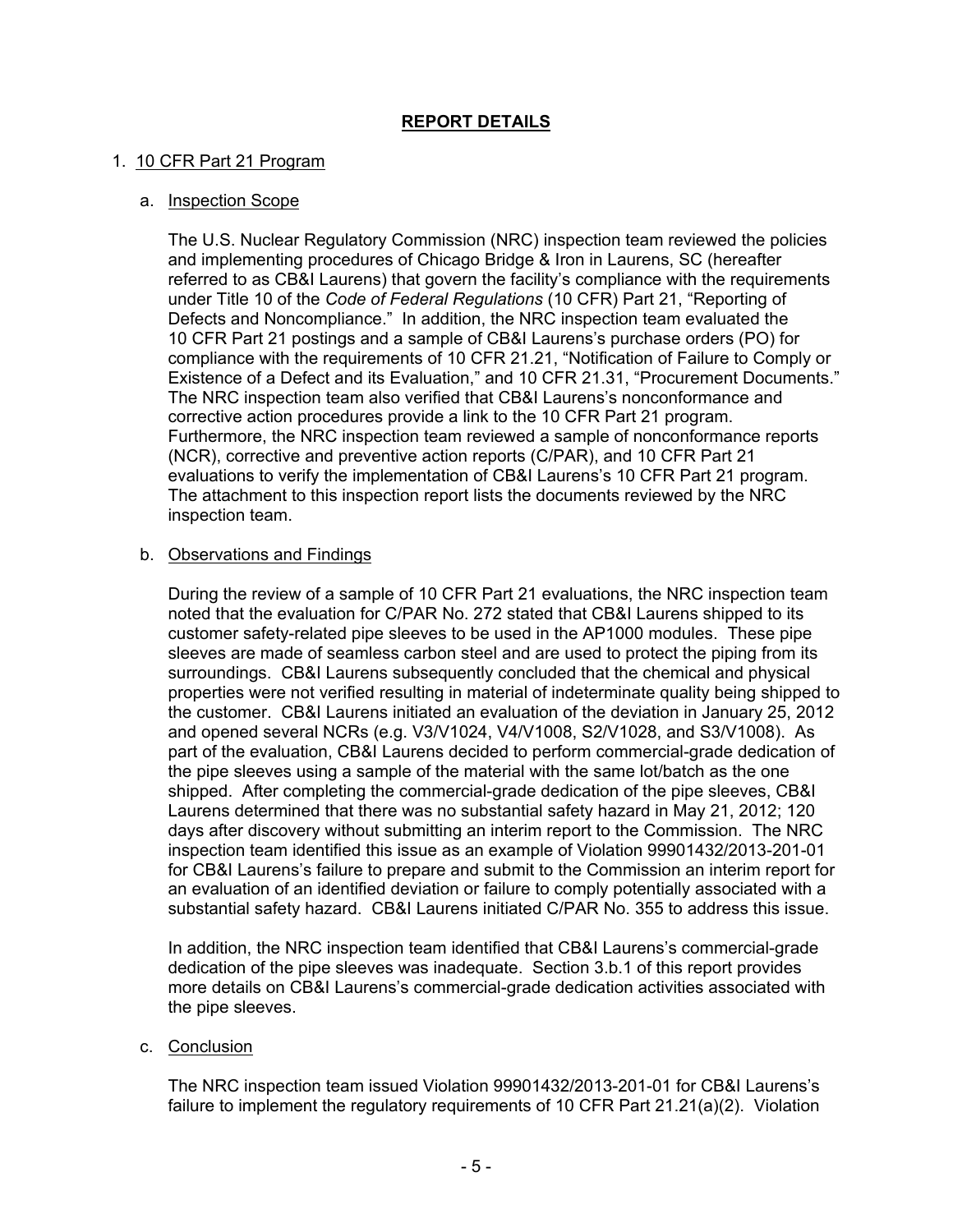99901432/2013-201-01 cites CB&I Laurens for failing to submit to the Commission an interim report for the evaluation of shipped safety-related pipe sleeves without the verification of the chemical and physical properties. This resulted in material of indeterminate quality being shipped to the customer.

## 2. Manufacturing Control

#### a. Inspection Scope

The NRC inspection team reviewed CB&I Laurens's policies and implementing procedures that govern the implementation of its control of special processes program to verify compliance with the regulatory requirements of Criterion IX, "Control of Special Processes," in Appendix B to 10 CFR Part 50 as well as with the requirements in Subsection NCA, "General Requirements for Division 1 and Division 2," Subsection NC, "Class 2 Components," Subsection ND, "Class 3 Components," of Section III, "Rules for Construction of Nuclear Facility Components," Section V, "Nondestructive Examination," and Section IX, "Welding and Brazing Qualification," of the American Society of Mechanical Engineers (ASME) Boiler and Pressure Vessel (B&PV) Code, 1998 Edition, 2000 Addenda. The NRC inspection team also reviewed a sample of welding and nondestructive examination (NDE) documents and observed welding and NDE activities associated with the fabrication and testing of the AP1000 reactor design piping. The attachment to this inspection report lists the documents reviewed by the NRC inspection team.

#### b.1 Welding Process

During the inspection, CB&I Laurens was fabricating pipe spool pieces for Vogtle Electric Generating Electric Plant (VEGP) Units 3 and 4 as well as for the Virgil C. Summer (VCS) Unit 2. The NRC inspection team witnessed manual gas tungsten arc welding on the following pipe spool pieces:

- 890300-40-00647, serial number SV3-RNS-PLW-015-3, for VGEP Unit 3, Residual Heat Removal System, ASME B&PV Code Section III, Code Class 2
- 8913000-40-00647, serial number SV4-RNS-PLW-015-3, for VGEP Unit 4, Residual Heat Removal System, ASME B&PV Code Section III, Code Class 2
- 892300-40-00069, serial number VS2-RNS-PLW-162-2, VCS Unit 2, Residual Heat Removal System, ASME Code Section B&PV III, Code Class 3.

The NRC inspection team verified that the welding procedure specification (WPS) AP1000-803, Revision 2, dated February 12, 2011, used to perform the welding, and supporting procedure qualification record (PQRs), met the requirements in Section IX of the ASME B&PV Code, 1998 Edition, 2000 Addenda. However, during the review of WPS AP1000-803, the NRC inspection team noted that the WPS specifies a maximum weld heat input of 30,000 joules per inch. During the welding of pipe spool 890300-40-00647, serial number SV3-RNS-PLW-015-3, weld number 10 for VEGP Unit 3, the NRC inspection team measured the heat input of four weld beads and determined that the heat input of all four weld beads was greater than the maximum weld heat input limit of 30,000 joules per inch. The weld heat input limit was exceeded by 5,000, 27,000, 27,000, and 28,000 joules per inch, respectively. The NRC inspection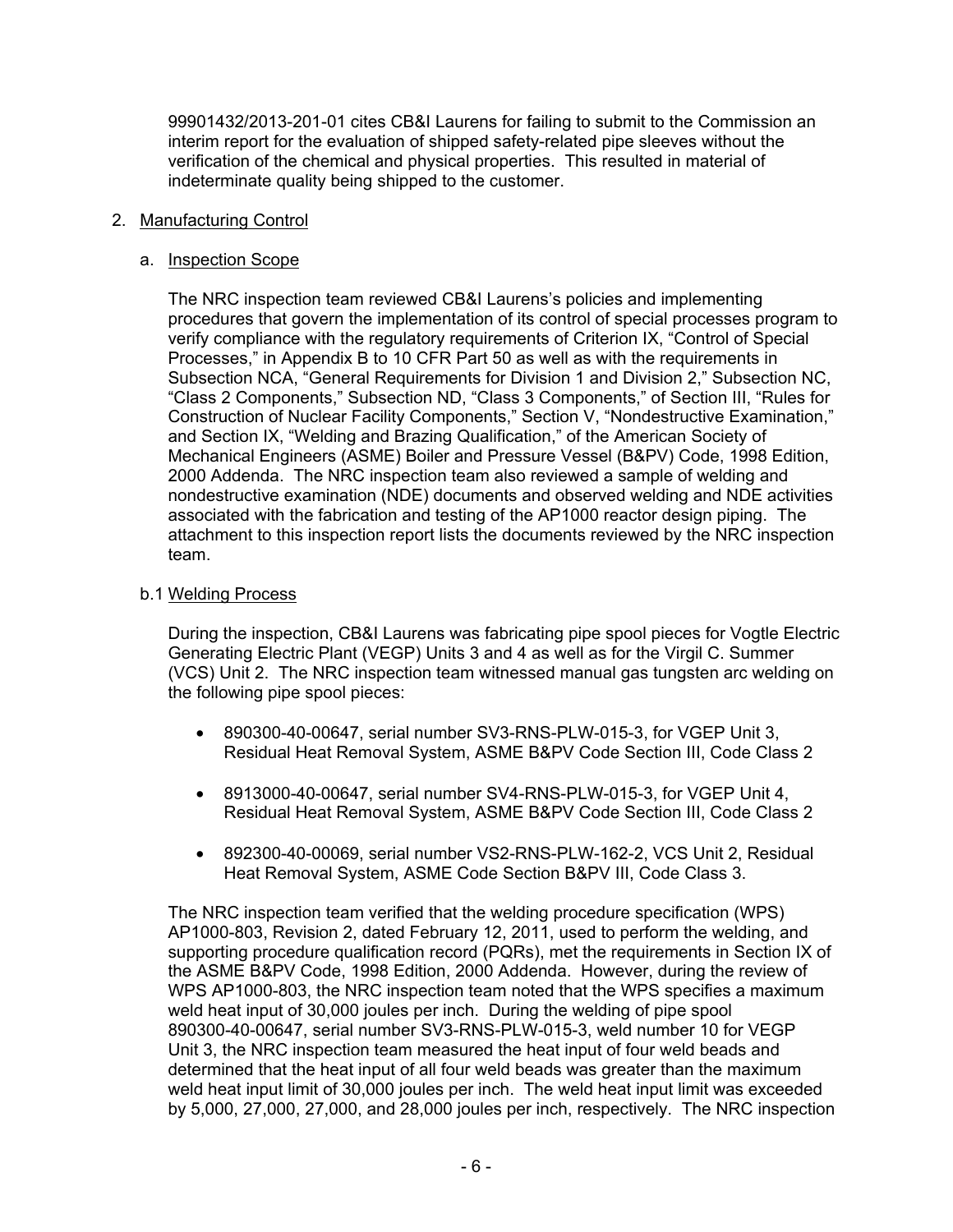team identified this issue as an example of Nonconformance 99901432/2013-201-02 for CB&I Laurens's failure to perform welding activities in accordance with qualified procedures. CB&I Laurens initiated C/PAR No. 348 to address this issue.

#### b.2 Control of Weld Material

The NRC inspection team observed the tool room attendant activities associated with the storage of welding rods, issuance of welding rods and return of unused welding rods. The NRC inspection team verified that the control, issuance, and return of unused welding rods was in accordance with CB&I Laurens's procedure number BFS-NWC-1, "Nuclear Welding Material Control," Revision 1, dated August 28, 2010.

#### b.3 Nondestructive Examination

The NRC inspection team witnessed the final dye penetrant test (PT) performed on pipe spool 892300-40-00069, weld number 5 for VCS Unit 2. The NRC inspection team verified that the PT was performed in accordance with the Westinghouse Electric Company requirements, CB&I Laurens's procedure SP-PT-1 "Liquid Penetrant Examination Procedure Addendum," AP1000 Addendum Revision. 2," dated March 15, 2012 and the applicable requirements of Article ND-5000, "Examination," of Section III of the ASME B&PV Code, 1998 Edition, 2000 Addenda.

#### b.4 Qualification and Training of Welding and Nondestructive Testing Personnel

The NRC inspection team reviewed a sample of training and qualification records for CB&I Laurens's welding personnel and confirmed that they had completed all the required training and had maintained qualification and certification in accordance with CB&I Laurens's policies and procedures. The NRC inspection team also confirmed that the welding operators were qualified in accordance with the applicable requirements in Sections III and IX of the ASME B&PV Code, 1998 Edition, 2000 Addenda.

The NRC inspection team reviewed the qualification and training records for the NDE technician who performed the PT examination of pipe spool 892300-40-00069. The NRC inspection team verified that the NDE technician was qualified in accordance with American Society of Nondestructive Testing "Recommended Practice for Nondestructive Testing Personnel Qualification and Certification SNT-TC-1A," 1992 Edition, and the applicable requirements of Subsection ND-5520, "Personnel Qualification, Certification, and Verification," of Section III of the ASME B&PV Code, 1998 Edition, 2000 Addenda.

## c. Conclusion

The NRC inspection team issued Nonconformance 99901432/2013-201-02 in association with CB&I Laurens's failure to implement the regulatory requirements of Criterion IX of Appendix B to 10 CFR Part 50. Nonconformance 99901432/2013-201-02 cites CB&I Laurens for failing to perform welding activities in accordance with qualified procedures. Specifically, CB&I Laurens did not maintain weld heat input limits while welding pipe spool 890300-40-00647, serial number SV3-RNS-PLW-015-3, weld number 10 for VEGP Unit 3. The NRC inspection team measured the heat input of four weld beads and determined that the heat input of all four weld beads was greater than the maximum weld heat input limit of 30,000 joules per inch. The weld heat input limit was exceeded by 5,000, 27,000, 27,000, and 28,000 joules per inch, respectively.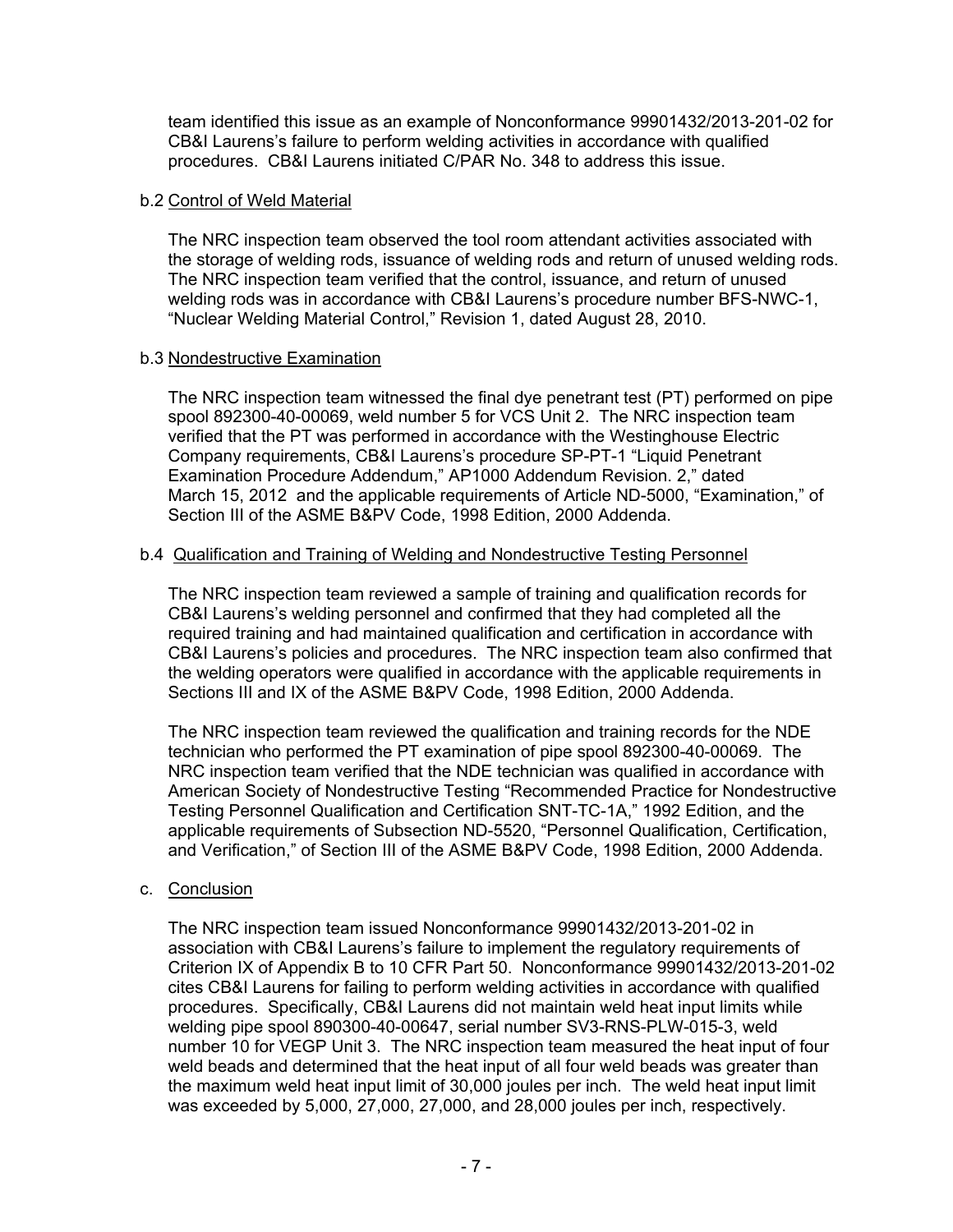## 3. Commercial-Grade Dedication

#### a. Inspection Scope

The NRC inspection team reviewed CB&I Laurens's policies and implementing procedures that govern the implementation of its commercial-grade dedication program to verify compliance with the regulatory requirements of Criterion III, "Design Control," of Appendix B to 10 CFR Part 50. The NRC inspection team also reviewed a sample of engineering drawings, purchase and job instructions, and shop sketches associated with the AP1000 R365 and CA20 module assemblies.

The NRC inspection also reviewed several dedication packages, including dedication plans, the criteria for the selection of critical characteristics, the basis for sampling plan selection, and the selection of verification methods to verify effective implementation of the CB&I Laurens's dedication process. The NRC inspection team observed the dedication of carbon steel pipes on CB&I Laurens for job Nos. 230038, 230039, 230040, and 230041 for use in the construction of AP1000 CA20 module pipe sleeves. The attachment to this inspection report lists the documents reviewed by the NRC inspection team.

#### b. Observations and Findings

CB&I Laurens's procedure BFS-AP1000-CGD-1, "Commercial Grade Dedication Procedure," Revision 2, dated March 22, 2012, describes the authority, responsibilities, and methods to be implemented by CB&I Laurens for the commercial-grade dedication of pipe sleeves and plate material. CB&I Laurens develops a commercial-grade dedication plan (CGDP) that documents the specific item's safety function, application, critical characteristics, verification methods to be used, and the sampling plan used for the verification of the critical characteristics.

During the review of a sample of CGDPs for carbon steel seamless pipes, the NRC inspection team noted that the CGDPs provide a table used as guidance for the selection of the sampling plan's sample size that's based on the Military Standard MIL-STD-105E, "Sampling Procedures and Tables for Inspection By Attributes," dated May 10, 1989. The NRC inspection team determined that the use of this table by itself was not adequate and needed to be supplemented with other qualitative factors to ensure adequate selection and implementation of the sampling plan's sample size. Specifically, the NRC inspection team noted the following:

- The selection of a specific sampling plan's sample size did not consider qualitative factors such as supplier performance, performance history of the item, complexity of the item, and safety significance of the item.
- There is no documented guidance to provide an engineering justification in cases where a lot/batch is rejected or there is a documented lot/batch control and the CGDPs need to be revised to change the sampling plan's sample size. This is important to ensure that the basis for the selection of a sampling plan's sample size remains valid after rejection of a lot/batch has occurred.

CB&I Laurens's sampling practice for dedicating commercial-grade items needs to include appropriate engineering involvement and provide adequate qualitative factors to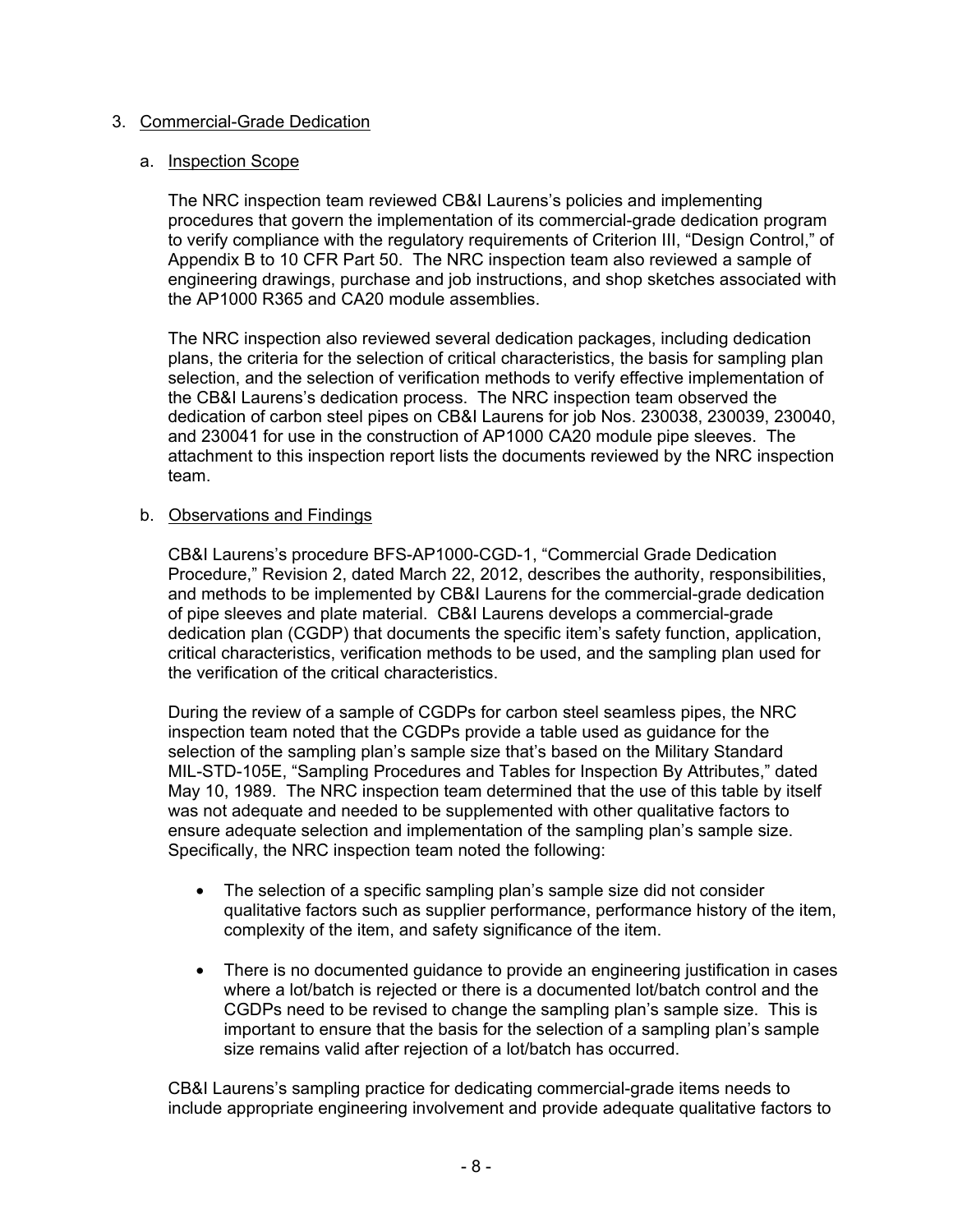ensure that all parts supplied as basic components for use in nuclear safety-related applications conform to the applicable procurement specification requirements. The use of sampling plans for the verification of critical characteristics should have an adequate documented technical basis to support the sampling strategy. The NRC inspection team identified this issue as an example of Nonconformance 99901432/2013-201-03 for CB&I Laurens's failure to establish an adequate commercial-grade dedication program. CB&I Laurens initiated C/PAR No. 344 to address this issue.

## c. Conclusion

The NRC inspection team issued Nonconformance 99901432/2013-201-03 in association with CB&I Laurens's failure to implement the regulatory requirements of Criterion III of Appendix B to 10 CFR Part 50. Nonconformance 99901432/2013-201-03 cites CB&I Laurens for failing to establish an adequate commercial-grade dedication program for the materials used in the construction of the AP1000 R365 module assembly. Specifically, CB&I Laurens did not perform an engineering evaluation and consider qualitative factors (e.g., supplier performance, historical quality controls, complexity of item, and safety significance of the item) for the selection of the sampling plan's sample size used for dedicating commercial-grade seamless pipes to provide reasonable assurance that when used as basic components they will perform their intended safety function. The NRC inspection team identified four examples of seamless pipes to be used as piping sleeves that were procured as commercial-grade items and then inadequately dedicated to be used as safety-related components by CB&I Laurens in job Nos. 230038, 230039, 230040, and 230041.

## 4. Oversight of Contracted Activities and Internal Audits

## a. Inspection Scope

The NRC inspection team reviewed CB&I Laurens's policies and implementing procedures that govern the implementation of its oversight of contracted activities and internal audits program to verify compliance with the requirements of Criterion IV, "Procurement Document Control," Criterion VII, "Control of Purchased Material, Equipment, and Services," and Criterion XVIII, "Audits," of Appendix B to 10 CFR Part 50. The NRC inspection team reviewed a sample of POs, external and internal audits, and receipt inspection records to evaluate compliance with CB&I Laurens's program and technical requirements. In addition, the NRC inspection team reviewed the disposition of audit findings to resolve for adequacy and timeliness. The attachment to this inspection report lists the documents reviewed by the NRC inspection team.

# b. Observations and Findings

# b.1 Procurement Document Control

The NRC inspection team found that the POs adequately documented the procurement requirements as established by the governing CB&I Laurens's policies and procedures which include (1) task definitions and responsibilities; (2) imposition of appropriate quality, technical, and regulatory requirements; and (3) identification of applicable codes and standards. The NRC inspection team also found that these POs adequately defined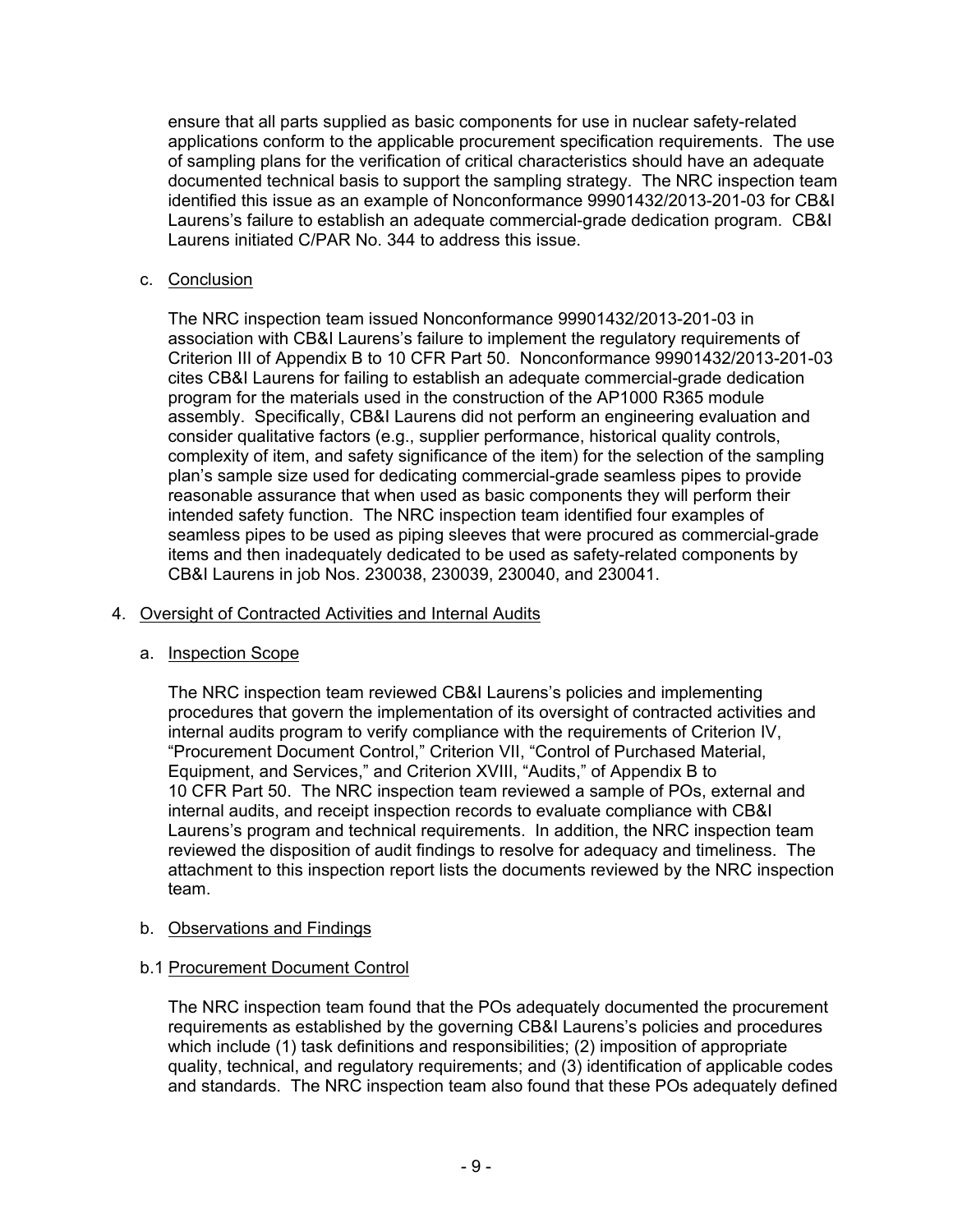contract deliverables, disposition of nonconformances, access rights to subtier suppliers, and extension of contractual requirements to subcontractors.

## b.2 Oversight of Suppliers

CB&I Laurens's audit program includes the performance of triennial audits and annual evaluations of its suppliers to ensure that they are effectively implementing their approved quality programs. However, during the review of the Nuclear Approved Vendor's List (NAVL), the NRC inspection team noted that CB&I Laurens had not performed triennial audits of 11 nuclear suppliers currently listed on the NAVL before purchasing and shipping safety-related materials to its customers. During further discussions with CB&I Laurens's staff, the NRC inspection team learned that CB&I Laurens was not performing the triennial audits because the suppliers listed in the NAVL had certificates of authorization from the ASME Accreditation Program. As described in Information Notice 86-21, "Recognition of American Society of Mechanical Engineers Accreditation Program for N Stamp Holders," dated March 31, 1986 (and its supplements), the NRC recognized the ASME Accreditation Program and associated certificates of authorization as evidence that the holder of the certificate of authorization has a documented QA program that meets the requirements of Appendix B to 10 CFR Part 50. However, recognition of the ASME Accreditation Program applies only to the programmatic aspects of the QA programs. Licensees, construction permit holders, and their subcontractors are still responsible for ensuring that the supplier is effectively implementing its approved QA program.

Additionally, during the review of a sample of CB&I Laurens's annual evaluations of its suppliers, the NRC inspection team noted that that the annual evaluations, though documented and performed, were insufficient in that they relied solely on the suppliers NCRs and did not evaluate the suppliers in accordance with Section C.3.2.2 of Regulatory Guide 1.28, "Quality Assurance Program Requirements (Design and Construction)," Revision 3, dated August 1985, that states, in part, that "the applicant or licensee should perform or arrange for annual evaluations of suppliers. This evaluation should be documented and should take into account, where applicable, (1) review of supplier furnished documents, and records such as certificates of conformance, nonconformance notices, and corrective actions, (2) results of previous source verifications, audits, and receiving inspections, (3) operating experience of identical or similar products furnished by the same supplier, and (4) results of audits from other sources, e.g., customer, ASME, or NRC audits."

By failing to perform supplier triennial audits and adequate annual evaluations, CB&I Laurens did not assure that safety-related suppliers were effectively implementing their quality programs before issuing purchase orders. The NRC inspection team identified these issues as an example of Nonconformance 99901432/2013-201-04 for CB&I Laurens's failure to verify the effectiveness of the control of quality by contractors and subcontractors. CB&I Laurens initiated C/PAR Nos. 346 and 352 to address these issues.

During the review of a sample of CGDPs for pipe sleeves, plates, and beams to be used in the construction of the AP1000 R365 module assembly and CA20 module pipe sleeves, the NRC inspection team noted that CB&I Laurens had procured these items from DuBose National Energy under its commercial quality program. CB&I Laurens relied on DuBose National Energy's issued certified material test reports (CMTR) as the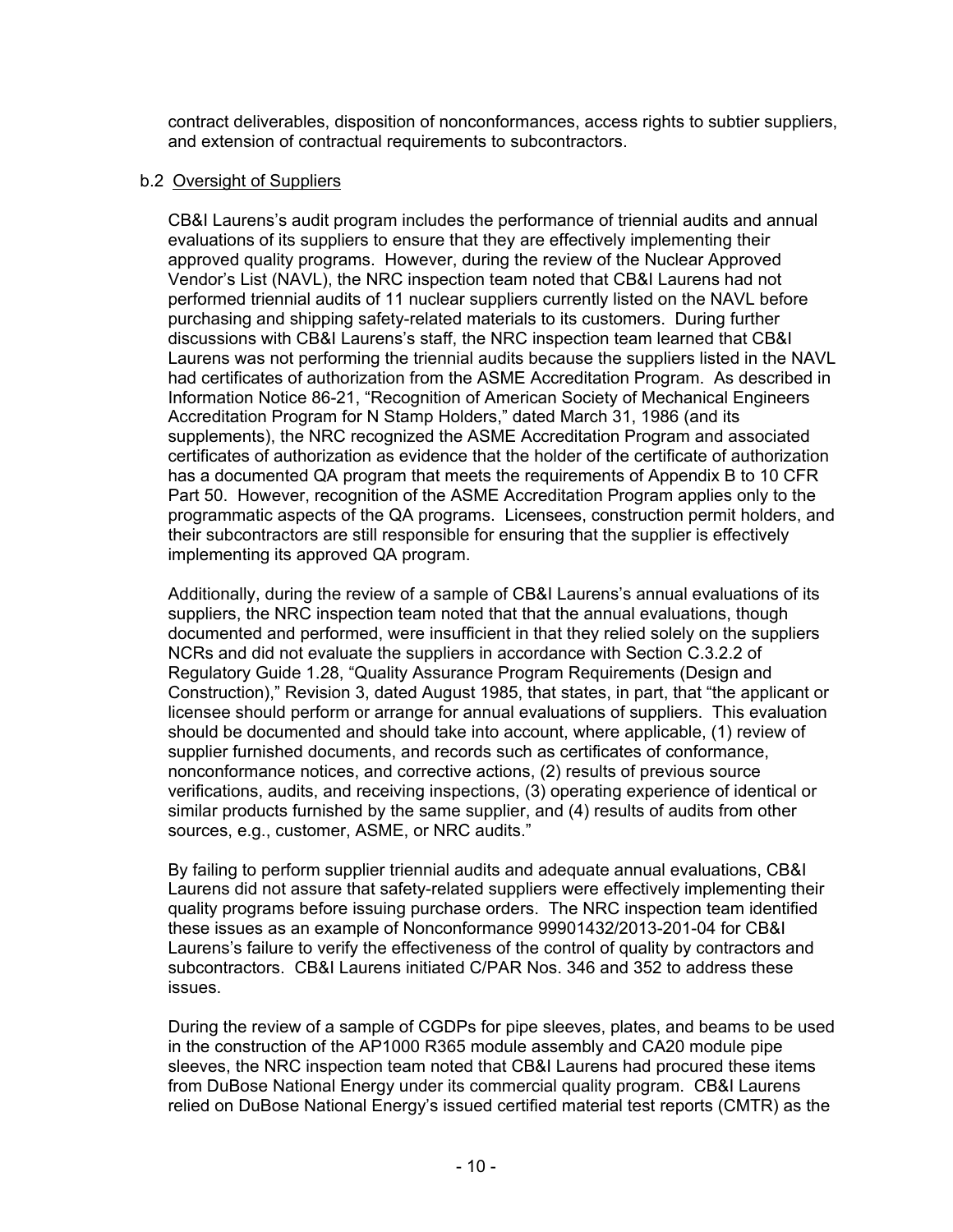sole method to verify critical characteristics of acceptance (e.g., tensile properties, yield, and elongation). The NRC inspection team also noted that CB&I Laurens had not performed a commercial-grade survey or source surveillance of DuBose National Energy to verify if its quality program included the requisite processes, such as material traceability and lot/batch controls, for the control of critical characteristics. The NRC inspection team determined that complete reliance on a commercial supplier's CMTRs without verification of appropriate quality controls of the required critical characteristics is inadequate. The NRC inspection team identified this issue as another example of Nonconformance 99901432/2013-201-04 for CB&I Laurens's failure to verify the effectiveness of the control of quality by contractors and subcontractors. CB&I Laurens initiated C/PAR No. 353 to address this issue.

During the review of the results from the safety-related hydrostatic testing performed on four piping sub-assemblies, the NRC inspection team noted that the quality specification testing of the demineralized water was performed by ALS Environmental, a commercial testing laboratory. The NRC inspection team also noted that ALS Environmental was not on CB&I Laurens's NAVL and was not qualified to supply safety-related testing services. During further discussion with CB&I Laurens's staff, the NRC inspection team learned that CB&I Laurens only verified that ALS Environmental was certified to ISO/IEC 17025, "General Requirements for the Competence of Testing and Calibration Laboratories." ISO/IEC 17025 accreditation may not be used solely as the basis for qualifying safety-related testing services. CB&I Laurens did not verify that the test controls used in the testing of the demineralized water for the hydrostatic testing and final cleaning of safety-related pipe sub-assemblies were adequately controlled. Without verifying the adequacy of ALS Environmental's test controls, CB&I Laurens failed to assure that the validity of the test results will provide reasonable assurance that pH, conductivity, fluoride, and chlorides met the water quality specifications. If out of specification, these impurities could degrade the ability of stainless steel components to perform their safety-function during plant operations. The NRC inspection team identified this issue as another example of Nonconformance 99901432/2013-201-04 for CB&I Laurens' failure to verify the effectiveness of the control of quality by contractors and subcontractors. CB&I Laurens initiated C/PAR No. 352 to address this issue.

## b.3 Qualification and Training of Auditors, Lead Auditors and Inspection Personnel

The NRC inspection team reviewed a sample of the training and qualification records of CB&I Laurens's lead auditors, auditors and inspection personnel and confirmed that auditing and inspection personnel had completed all the required training and had maintained qualification and certification in accordance with CB&I Laurens's policies and procedures.

## c. Conclusion

The NRC inspection team issued Nonconformance 99901432/2013-201-04 in association with CB&I Laurens's failure to implement the regulatory requirements of Criterion VII and Criterion XVIII of Appendix B to 10 CFR Part 50. Nonconformance 99901432/2013-201-04 cites CB&I Laurens for failing to perform periodic audits and source evaluations to verify the effectiveness of the control of quality by contractors and subcontractors at intervals consistent with the importance, complexity, and quantity of the product or services. Specifically, CB&I Laurens (1) did not perform triennial audits and adequate annual evaluations of its safety-related suppliers; (2) did not conduct a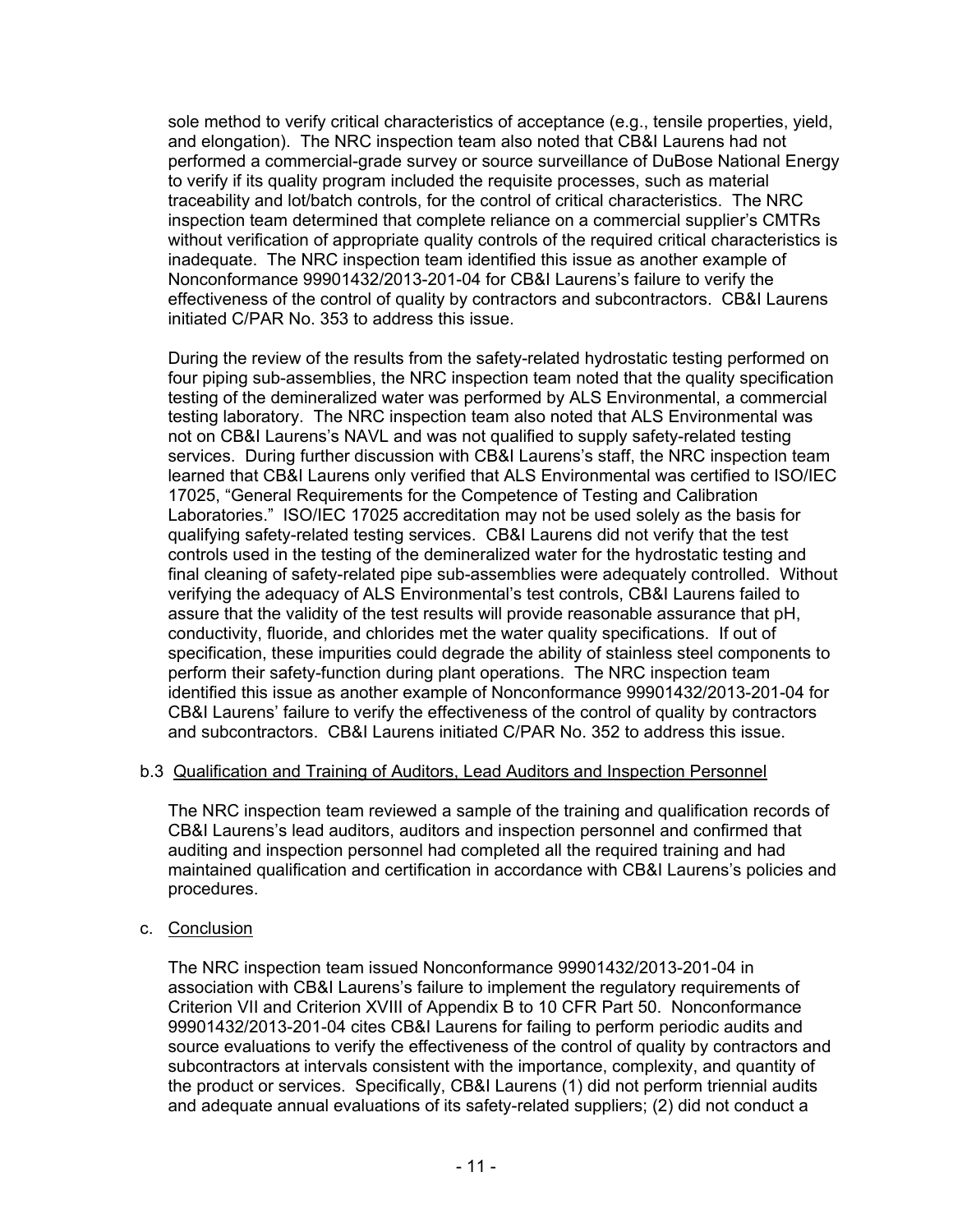commercial-grade survey or source surveillance to verify that DuBose National Energy's quality program included the requisite processes, such as material traceability and lot/batch controls, for the control of critical characteristics necessary to provide reasonable assurance that commercial-grade materials to be used as basic components will perform their intended safety function, and (3) did not verify that the test controls used in the testing of the demineralized water for the hydrostatic testing and final cleaning of safety-related pipe sub-assemblies were adequately controlled. CB&I Laurens only verified that ALS Environmental was certified to ISO/IEC 17025.

# 5. Material Traceability

# a. Inspection Scope

The NRC inspection team reviewed CB&I Laurens's policies and implementing procedures that govern the implementation of its material traceability program to verify compliance with the regulatory requirements of Criterion VIII, "Identification and Control of Material, Parts, and Components," of Appendix B to 10 CFR Part 50. The NRC inspection team observed the production process for the manufacture, inspection, testing, and shipping of safety-related piping to verify that all materials were marked with unique identifiers traceable to procurement records. The attachment to this inspection report lists the documents reviewed by the NRC inspection team.

# b. Observations and Findings

The NRC inspection team verified that CB&I Laurens established and implemented policies and procedures for identifying and controlling items and that identification markings were applied using materials and methods that provided a clear and legible identification and did not adversely affect the function or service life of the piping or components. The NRC inspection team also verified that the permanently stamped pipe sections were traceable to design, shop, and erecting drawings.

# c. Conclusions

The NRC inspection team concluded that CB&I Laurens is implementing its material traceability program in accordance with the regulatory requirements of Criterion VIII of Appendix B to 10 CFR Part 50. Based on the limited sample of documents reviewed, the NRC inspection team also determined that CB&I Laurens's is implementing its policies and procedures associated with the material traceability program. No findings of significance were identified.

# 6. Inspection

## a. **Inspection Scope**

The NRC inspection team reviewed CB&I Laurens's policies and implementing procedures that govern the implementation of its inspection program to verify compliance with the regulatory requirements of Criterion X, "Inspection," of Appendix B to 10 CFR Part 50. The NRC inspection team observed an inspection performed after cold bending operation of a safety-related pipe sub-assembly and a receipt inspection of carbon steel seamless pipes to verify that both inspections were performed using calibrated M&TE and that inspection results were properly documented and met the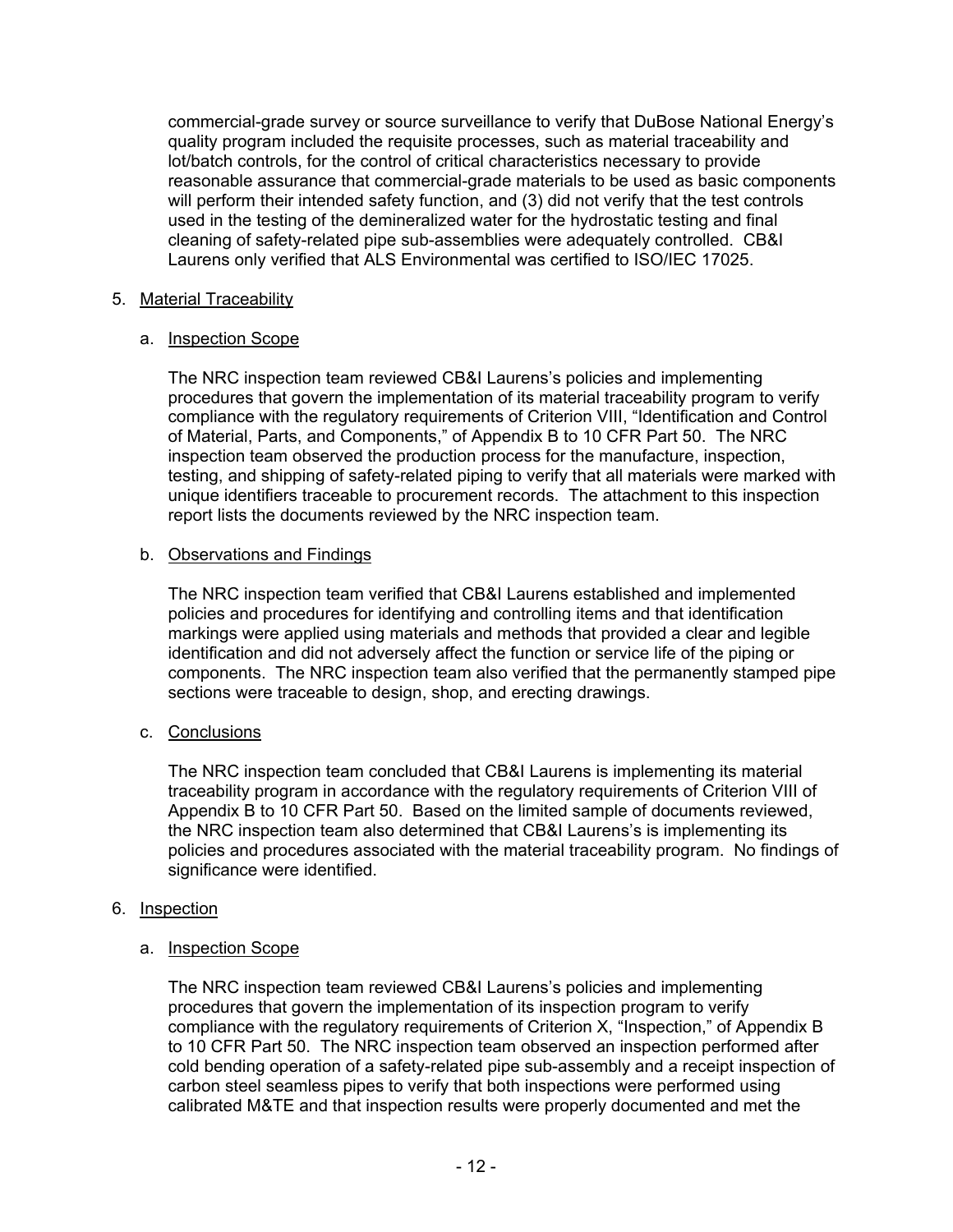acceptance criteria specified in the shop sketch. The attachment to this inspection report lists the documents reviewed by the NRC inspection team.

## b. Observations and Findings

The NRC inspection team witnessed an inspection performed after cold bending operation of an ASME Section III Class 3 piping sub-assembly spool piece for use in the construction of the AP1000 R365 module assembly. The inspection consisted of performing a visual inspection and verification of dimensional, ovality and wall thickness measurements in accordance with procedure SP-BD-3, "Cold Bending of Pipe Addendum," Revision 6, Addendum 5, dated July 3, 2012, using calibrated thickness gauge.

## c. Conclusions

The NRC inspection team concluded that CB&I Laurens is implementing its inspection program in accordance with the regulatory requirements of Criterion X of Appendix B to 10 CFR Part 50. Based on the limited sample of documents reviewed, the NRC inspection team also determined that CB&I Laurens's is implementing its policies and procedures associated with the inspection program. No findings of significance were identified.

## 7. Test Control

#### a. Inspection Scope

The NRC inspection team reviewed CB&I Laurens' policies and implementing procedures that govern the implementation of its test control program to verify compliance with the requirements of Criterion XI, "Test Control," of Appendix B to 10 CFR Part 50. The NRC inspection team also reviewed a sample of test procedures, records of completed tests, and witnessed hydrostatic testing of four ASME Section III Class 3 pipe sub-assemblies for use in the construction of the AP1000 R365 module assembly for the VGEP Units 3 and 4 and for VCS Units 2 and 3. The NRC inspection team reviewed the qualification records for a sample test engineers and confirmed that they had met all the required training and had maintained qualification and certification in accordance with CB&I Laurens's procedure BFS-PQ-3, "Training and Qualification Procedure for Special Process Personnel," Revision 0, dated May 14, 2012. The attachment to this inspection report lists the documents reviewed by the NRC inspection team.

## b. Observations and Findings

CB&I Laurens procedure BFS-AP1000-WT-1, "Hydrostatic Testing Procedure," Revision 2, dated October 15, 2012, describes the requirements for hydrostatic testing of safety-related piping sub-assemblies for the Westinghouse AP1000 nuclear projects for ASME Section III applications. The NRC inspection team verified that BFS-AP1000-WT-1 adequately includes the technical, quality, and regulatory requirements identified in the associated AP1000 specifications. In addition, the test procedure provided an adequate description of the test responsibilities, objectives, sequences, instructions, parameters, M&TE usage, acceptance criteria, post-test activities, and water quality specifications for the demineralized water used in the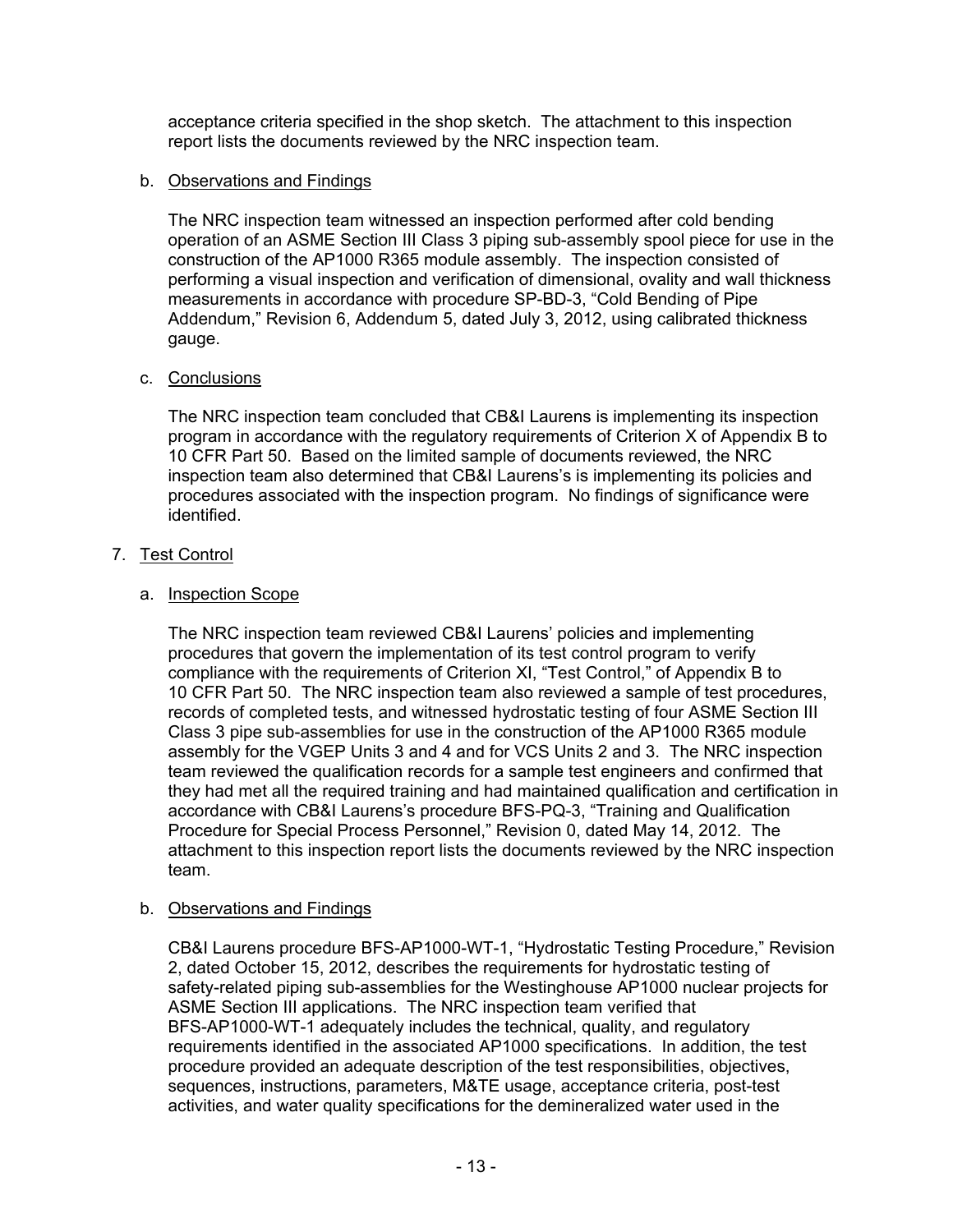hydrostatic testing. The NRC inspection team also verified that BFS-AP1000-WT-1 met the applicable requirements of Section III of the ASME B&PV Code.

## c. Conclusion

The NRC inspection team concluded that CB&I Laurens's is implementing its test control program in accordance with the regulatory requirements of Criterion XI of Appendix B to 10 CFR Part 50. Based on the limited sample of documents reviewed, the NRC inspection team also determined that CB&I Laurens is implementing its policies and procedures associated with the test control program. No findings of significance were identified

# 6. Control of Measuring and Test Equipment

# a. Inspection Scope

The NRC inspection team reviewed CB&I Laurens's policies and implementing procedures that govern the implementation of its M&TE program to verify compliance with the requirements of Criterion XII, "Control of Measuring and Test Equipment," of Appendix B to 10 CFR Part 50. The NRC inspection team also reviewed a sample of calibration records for various M&TE and the training records of personnel conducting calibration and testing. The NRC inspection team also verified that when M&TE equipment is received from the calibration service supplier and the calibration certificate states that it was found to be out of calibration, CB&I Laurens generates a NCR to identify items that have been accepted using this equipment since the last valid calibration date and to perform an extent of condition review. The attachment to this inspection report lists the documents reviewed by the NRC inspection team.

## b. Observations and Findings

The NRC inspection team verified that the M&TE requirements in CB&I Laurens's procedures provide a system for the control of M&TE. The M&TE program ensured that devices used in activities that affect quality were of the proper range, type, and accuracy to verify conformance with established requirements.

## c. Conclusion

The NRC inspection team concluded that CB&I Laurens is implementing its M&TE program in accordance with the regulatory requirements of Criterion XII of Appendix B to 10 CFR Part 50. Based on the limited sample of documents reviewed, the NRC inspection team also determined that CB&I Laurens is implementing its policies and procedures associated with the M&TE program. No findings of significance were identified.

# 7. Nonconforming Materials, Parts, or Components and Corrective Action

# a. Inspection Scope

The NRC inspection team reviewed CB&I Laurens's policies and implementing procedures that govern the implementation of its control of nonconformances and corrective action programs to verify compliance with the requirements of Criterion XV,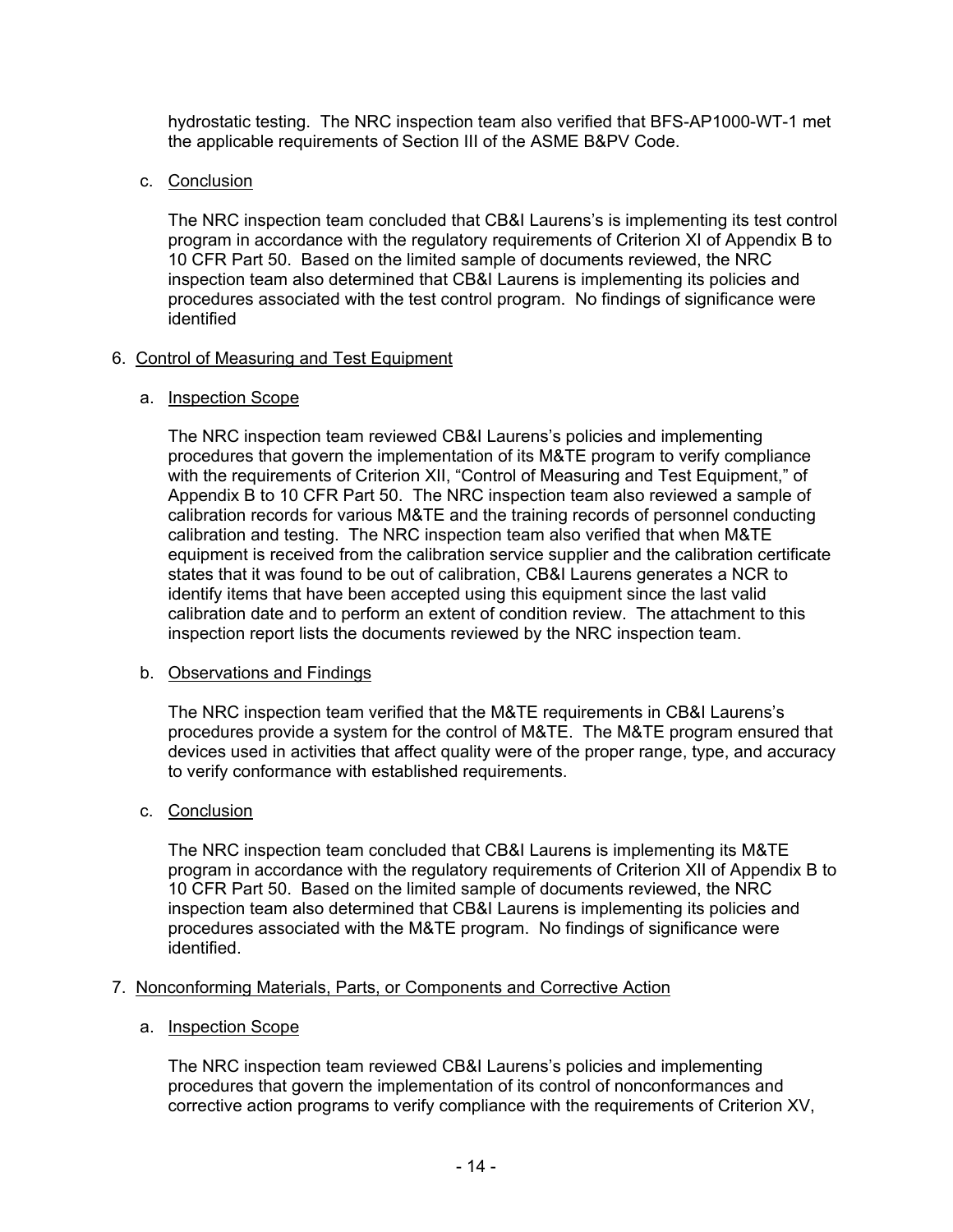"Nonconforming Materials, Parts, or Components," and Criterion XVI, "Corrective Action," of Appendix B to 10 CFR Part 50. The NRC inspection team reviewed a sample of NCRs and verified that the disposition and control of nonconformances was in accordance with CB&I Laurens procedural guidelines. The NRC inspection team also reviewed a sample of C/PARs and verified that the C/PARs' disposition and control provide adequate documentation and description of conditions adverse to quality, and the C/PARs specify the cause of these conditions and the corrective actions to prevent recurrence. The attachment to this inspection report lists the documents reviewed by the NRC inspection team.

# b. Observations and Findings

The NRC inspection team verified that CB&I Laurens implemented an adequate program to assess and control nonconforming items, including appropriate identification, documentation, segregation, evaluation, and disposition of these items and that technical justifications were properly documented. The NRC inspection team also verified that that the C/PARs provide (1) adequate documentation and description of conditions adverse to quality, (2) an appropriate analysis of the cause of these conditions and the corrective actions taken to prevent recurrence, (3) direction for review and approval by the responsible authority, (4) a description of the current status of the corrective actions, and (5) the follow-up actions taken to verify timely and effective implementation of the corrective actions. In addition, the NRC inspection team verified that CB&I Laurens's NCRs and C/PARs provide a connection to the 10 CFR Part 21 program and that CB&I Laurens had established a system for the review of CARs and identification of trends.

## c. Conclusion

The NRC inspection team concluded that CB&I Laurens is implementing its nonconforming materials, parts, or components and corrective action programs in accordance with the regulatory requirements of Criterion XV and Criterion XVI of Appendix B to 10 CFR Part 50. Based on the limited sample of documents reviewed, the NRC inspection team also determined that CB&I Laurens is implementing its policies and procedures associated with the control of nonconforming materials, parts, or components and its corrective action program. No findings of significance were identified.

## 9. Entrance and Exit Meetings

On August 19, 2013, the NRC inspection team discussed the scope of the inspection with Mr. Joe Harrison, CB&I Laurens's General Manager, and other members of CB&I Laurens's management and technical staff. On August 23, 2013, the NRC inspection team presented the inspection results and observations during an exit meeting with Mr. Harrison, and other members of CB&I Laurens's management and technical staff. The attachment to this report lists the attendees of the entrance and exit meetings, as well as those individuals whom the NRC inspection team interviewed.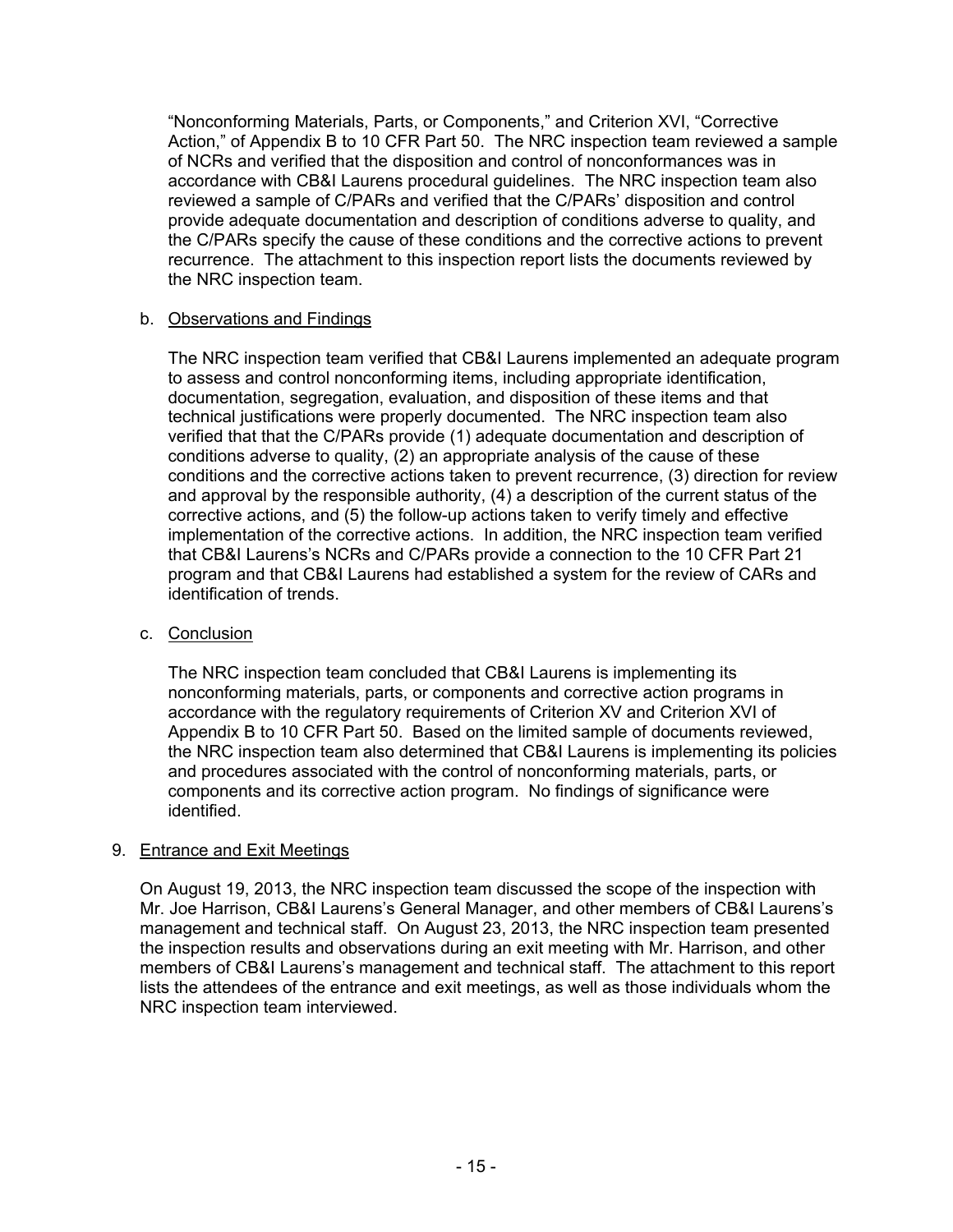# **ATTACHMENT**

# 1. ENTRANCE/EXIT MEETING ATTENDEES

| <b>Name</b>                            | <b>Title</b>                                              | <b>Affiliation</b>                      | <b>Entrance</b> | <b>Exit</b>  | Interviewed |
|----------------------------------------|-----------------------------------------------------------|-----------------------------------------|-----------------|--------------|-------------|
| Joe Harrison                           | General Manager (GM)<br>Fabrication & Manufacturing (F&M) | Chicago Bridge &<br>Iron (CB&I) Laurens | X               | X            |             |
| Wilson H. Bazen                        | <b>Assistant GM F&amp;M</b>                               | <b>CB&amp;I Laurens</b>                 | X               | X            | X           |
| Kamlesh<br>Panwala                     | <b>Director Quality F&amp;M</b>                           | <b>CB&amp;I Baton Rouge</b>             | X               | X            | X           |
| L. Keith Batson                        | <b>Production Manager</b><br>Fabrication & Manufacturing  | <b>CB&amp;I Laurens</b>                 | X               | X            |             |
| W. Paul<br>Freeman                     | <b>Assistant Production Manager F&amp;M</b>               | <b>CB&amp;I Laurens</b>                 | X               |              |             |
| <b>Steven Smeal</b>                    | Quality Assurance (QA)<br>Manager F&M                     | <b>CB&amp;I Laurens</b>                 | X               | X            | X           |
| Sallie Wald                            | QA Supervisor F&M                                         | <b>CB&amp;I Laurens</b>                 | $\sf X$         | $\mathsf{X}$ | $\sf X$     |
| Leonard P.<br>Smeal                    | Quality Control (QC) Manager F&M                          | <b>CB&amp;I Laurens</b>                 | X               | X            | X           |
| Clyde Livingston                       | QC Supervisor F&M                                         | <b>CB&amp;I Laurens</b>                 | X               | X            |             |
| Grace Hyatt                            | <b>Materials Manager F&amp;M</b>                          | <b>CB&amp;I Laurens</b>                 | X               | X            | X           |
| <b>Crystal Casey</b>                   | <b>Receiving Manager</b>                                  | <b>CB&amp;I Laurens</b>                 |                 |              | X           |
| Anthony<br>Samples                     | Environmental Health & Safety<br>Manager F&M              | <b>CB&amp;I Laurens</b>                 | X               | X            |             |
| Laurie Irby                            | QA Technician                                             | <b>CB&amp;I Laurens</b>                 |                 |              | X           |
| Ray Tumblin                            | QA Technician                                             | <b>CB&amp;I Laurens</b>                 |                 |              | X           |
| <b>Rusty Smeal</b>                     | QC Inspector                                              | <b>CB&amp;I Laurens</b>                 |                 |              | X           |
| <b>Austin Cogdill</b>                  | QC Inspector                                              | <b>CB&amp;I Laurens</b>                 |                 |              | X           |
| Corey Graydon                          | QC Inspector                                              | <b>CB&amp;I Laurens</b>                 |                 |              | X           |
| Joyce Lynne<br>Duncan                  | Level II QC Inspector                                     | <b>CB&amp;I Laurens</b>                 |                 |              | X           |
| <b>Glen Starek</b>                     | Level II QC Inspector                                     | <b>CB&amp;I Laurens</b>                 |                 |              | X           |
| <b>Rick Pottmeyer</b>                  | Project Engineer F&M                                      |                                         | X               | X            | X           |
| Susan Sherbert<br>Project Engineer F&M |                                                           | <b>CB&amp;I Laurens</b>                 |                 |              | X           |
| Richard S. Crow,<br>Jr.                | Project Manager F&M                                       | <b>CB&amp;I Laurens</b>                 | X               | X            |             |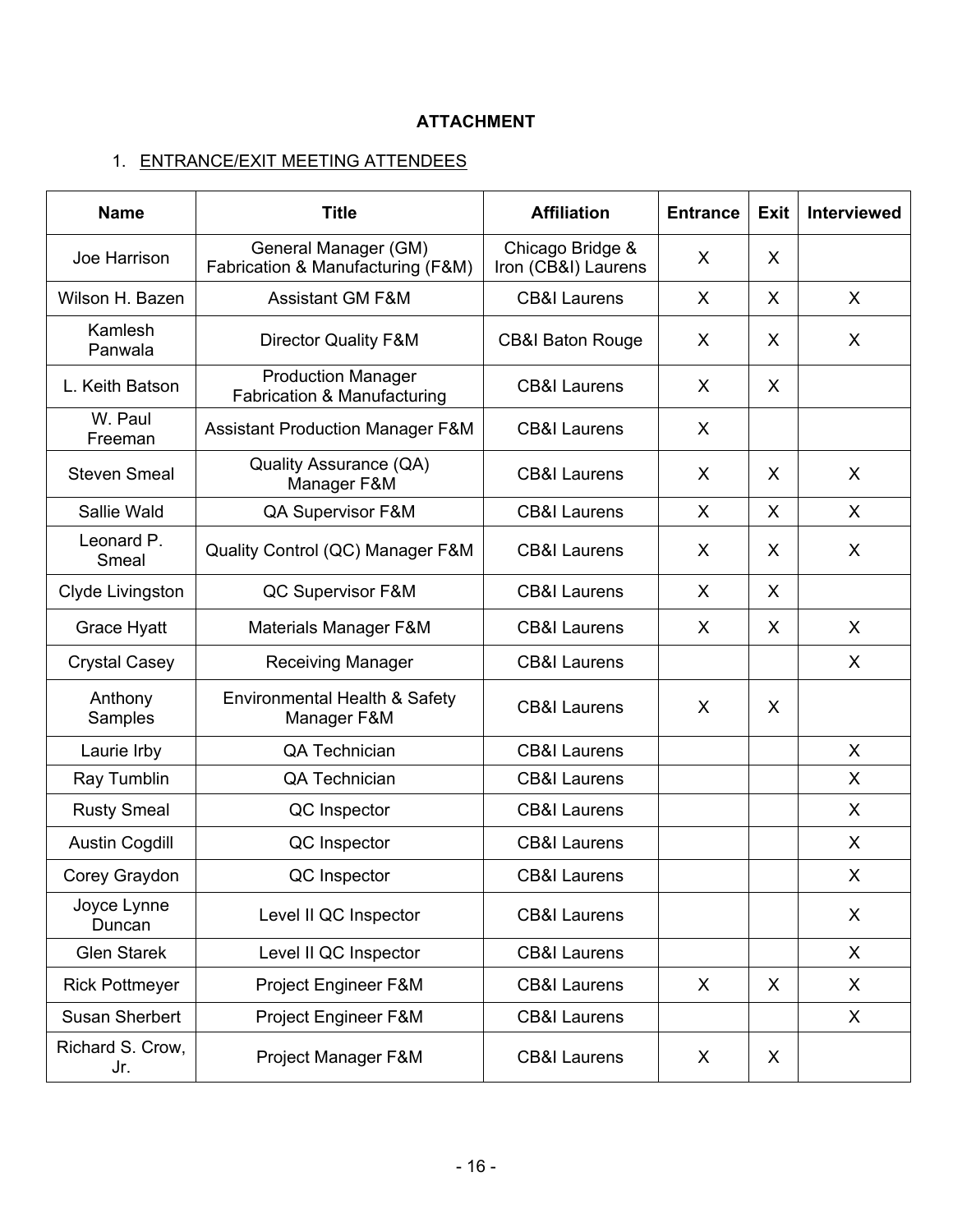| <b>Name</b>                 | <b>Title</b>                                   | <b>Affiliation</b>                                                            | <b>Entrance</b> | <b>Exit</b> | Interviewed |
|-----------------------------|------------------------------------------------|-------------------------------------------------------------------------------|-----------------|-------------|-------------|
| Reggie Martin               | <b>Welding Engineer/ Lead Auditor</b><br>F&M   | <b>CB&amp;I Laurens</b>                                                       |                 | X           | X           |
| Tim Duncan                  | Bay 4 Foreman                                  | <b>CB&amp;I Laurens</b>                                                       |                 |             | X           |
| <b>Eddie Singer</b>         | Bay 7 Foreman & Tool Room<br>Attendant         | <b>CB&amp;I Laurens</b>                                                       |                 |             | X           |
| T.J. Jennings               | Shipping Foreman                               | <b>CB&amp;I Laurens</b>                                                       |                 |             | X           |
| <b>Gerald Moss</b>          | Maintenance Technician                         | <b>CB&amp;I Laurens</b>                                                       |                 |             | X           |
| David McGlohon              | Maintenance Technician                         | <b>CB&amp;I Laurens</b>                                                       |                 |             | X           |
| <b>Daniel Burnside</b>      | Nondestructive Examination (NDE)<br>Inspector  | <b>CB&amp;I Laurens</b>                                                       |                 |             | X           |
| Danny Burnside              | <b>NDE Level II Technician</b>                 | <b>CB&amp;I Laurens</b>                                                       |                 |             | X           |
| David Brown                 | Furnace Operator                               | <b>CB&amp;I Laurens</b>                                                       |                 |             | X           |
| <b>Billy Wilson</b>         | Welder                                         | <b>CB&amp;I Laurens</b>                                                       |                 |             | X           |
| Rigoberto<br><b>Morales</b> | Welder                                         | <b>CB&amp;I Laurens</b>                                                       |                 |             | X           |
| <b>Mathew Wilson</b>        | Pipe Fitter & Welder                           | <b>CB&amp;I Laurens</b>                                                       |                 |             | X           |
| Johnny Hyatt                | <b>Pipe Fitter</b>                             | <b>CB&amp;I Laurens</b>                                                       |                 |             | X           |
| Edward A.<br>Zawosky        | <b>Senior Quality Engineer</b>                 | Westinghouse<br><b>Electric Company</b><br>(WEC)                              |                 |             | X           |
| Patrick L. Walsh            | <b>Material Management Quality</b><br>Engineer | <b>WEC</b>                                                                    |                 |             | X           |
| Paul D. Seals               | <b>Authorized Nuclear Inspector</b>            | <b>Hartford Steam</b><br><b>Boiler Inspection</b><br>and Insurance<br>Company |                 |             | X           |
| Yamir Diaz-<br>Castillo     | <b>Inspection Team Leader</b>                  | <b>Nuclear Regulatory</b><br>Commission (NRC)                                 | X               | X           |             |
| <b>Brent Clarke</b>         | Inspector                                      | <b>NRC</b>                                                                    | X               | X           |             |
| Raju Patel                  | Inspector                                      | <b>NRC</b>                                                                    | $\chi$          | X           |             |
| Mary Anderson               | Inspector                                      | <b>NRC</b>                                                                    | X               | X           |             |
| Aixa Belén                  | Inspector                                      | <b>NRC</b>                                                                    | X               | X           |             |
| <b>Robert Davis</b>         | Inspector                                      | <b>NRC</b>                                                                    | X               | X           |             |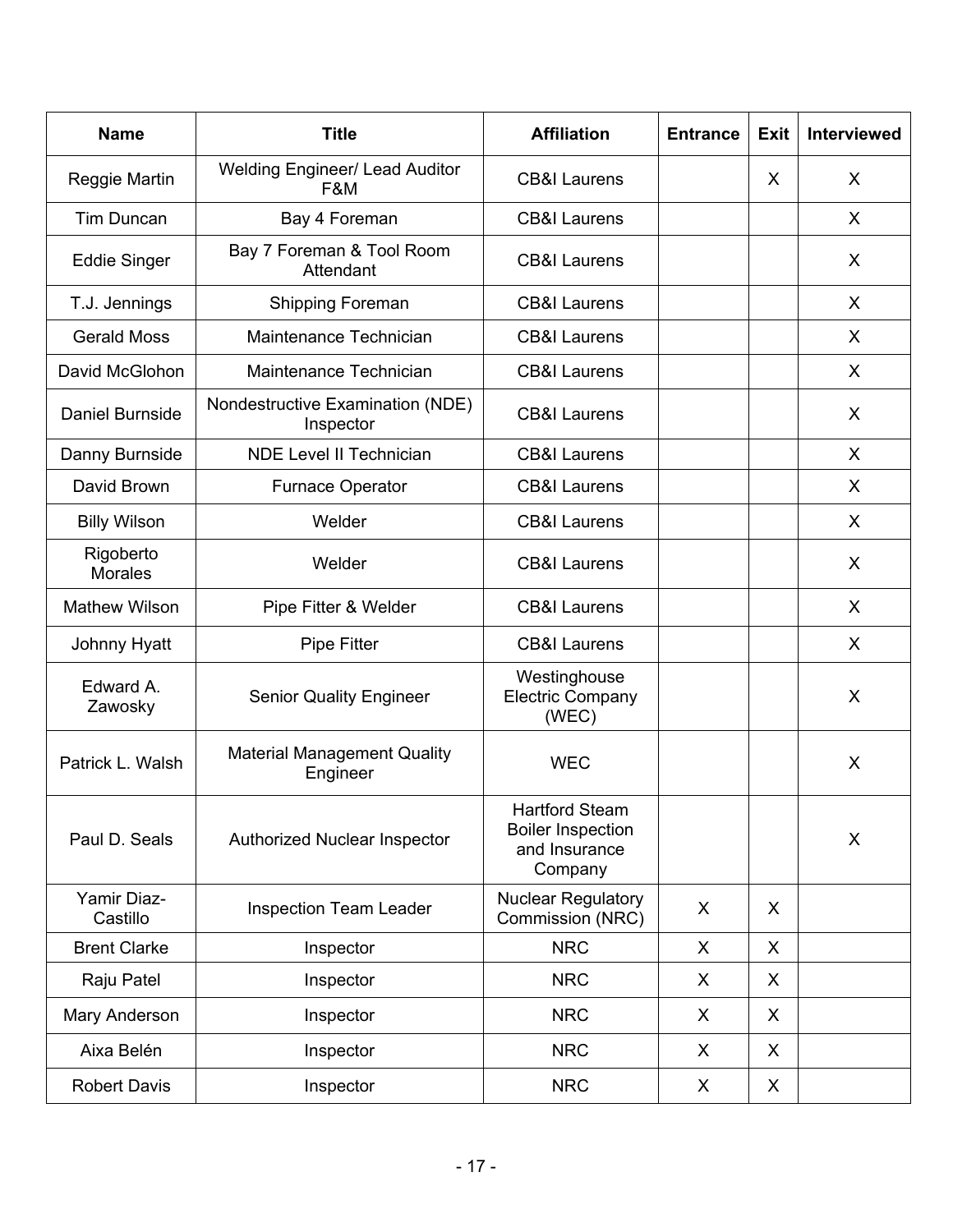# 2. INSPECTION PROCEDURES USED

Inspection Procedure (IP) 36100, "Inspection of 10 CFR Part 21 and Programs for Reporting Defects and Noncompliance," dated February 13, 2012.

IP 43002, "Routine Inspections of Nuclear Vendors," dated April 25, 2011.

IP 43004, "Inspection of Commercial-Grade Dedication Programs," dated April 25, 2011.

# 3. LIST OF ITEMS OPENED, CLOSED, AND DISCUSSED

| <b>Item Number</b>   | <b>Status</b> | <b>Type</b> | <b>Description</b> |
|----------------------|---------------|-------------|--------------------|
| 99901432/2013-201-01 | Opened        | <b>NOV</b>  | 10 CFR Part 21     |
| 99901432/2013-201-02 | Opened        | <b>NON</b>  | Criterion IX       |
| 99901432/2013-201-03 | Opened        | <b>NON</b>  | Criterion III      |
| 99901432/2013-201-04 | Opened        | <b>NON</b>  | Criterion VII      |

## 4. DOCUMENTS REVIEWED

Policies and Procedures

- CB&I Laurens's Quality Assurance Manual, Revision 20, dated March 21, 2013
- CB&I Laurens's Nuclear Approved Vendor List, Revision 5, dated August 15, 2013
- BFS-AP1000-CGD-1, "Commercial Grade Dedication Procedure," Revision 2, dated March 22, 2012
- BFS-AP1000-WT-1, "Hydrostatic Testing Procedure," Revision 2, dated October 15, 2012
- BFS-CODE-PL-1, "Code Nameplates and Code Stamping," Revision 7, dated July 9, 2013
- BFS-NWC-1, "Nuclear Welding Material Control," Revision 1, dated August 28, 2012
- BFS-PQ-2, "Training and Qualification Procedure for QC Inspection Personnel," Revision 2, dated May 4, 2012
- BFS-PQ-3, "Training and Qualification Procedure for Special Process Personnel," Revision 0, dated May 14, 2012
- BFS-PQ-2, "Training and Qualification Procedure for QC Inspection Personnel," Revision 2, dated May 05, 2012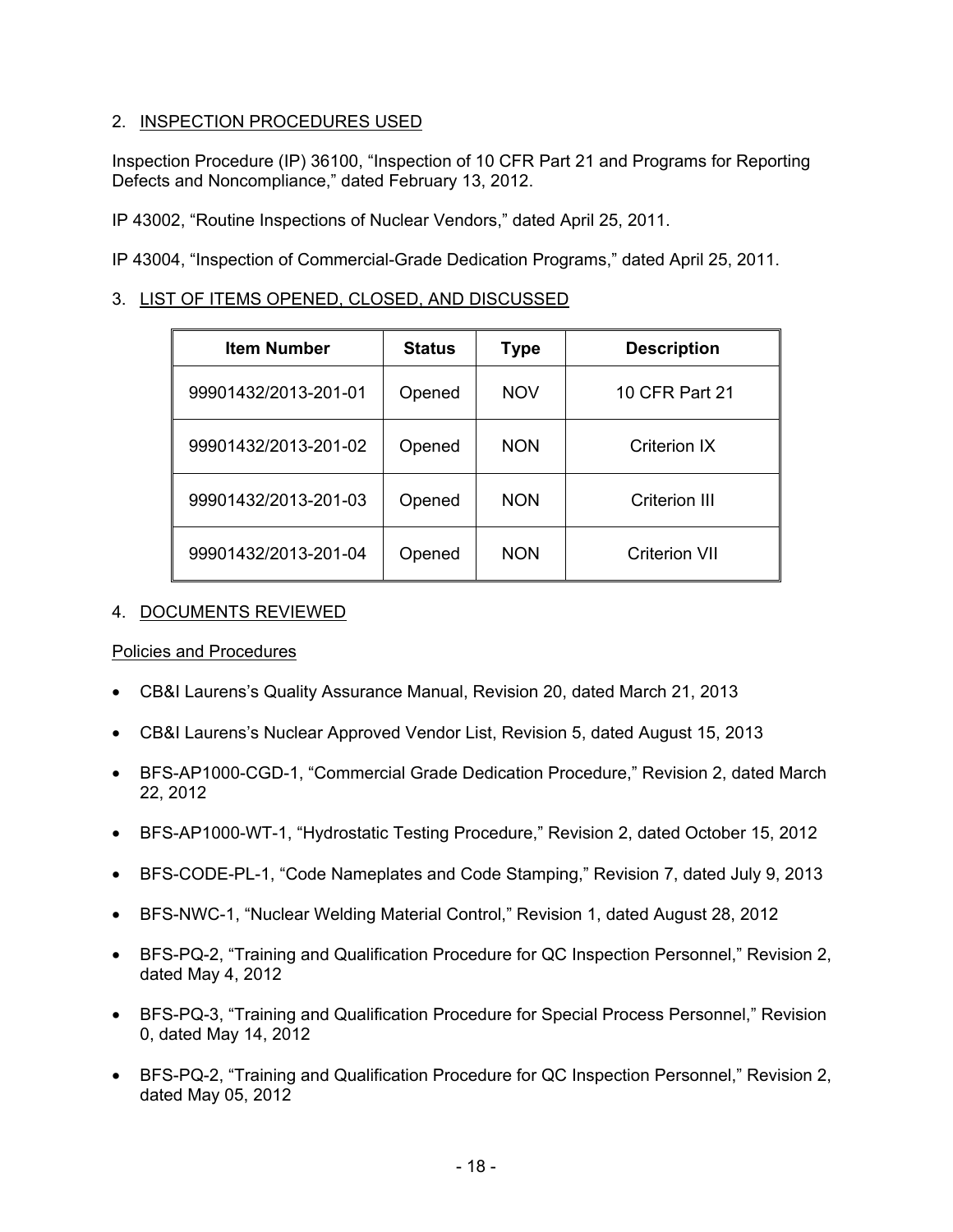- BFS-PS-1, "Piping Sub-assembly Preparation for Shipment & Jobsite Storage," Revision 0, dated July 2, 2004
- BFS-QA-1, "QA Work Instruction NCR's," Revision 1, dated May 22, 2012
- BFS-QC-1, "Receiving Inspection," Revision 6, dated December 22, 2010
- BFS-QC-4, "Document Correction Procedure," Revision 1, dated July 9, 2013
- BFS-QC-10CFR21, "Procedure for Compliance with 10CFR21," Revision 3, dated April 2, 2012
- SP-BD-2, "Standard Procedure for Manufacturing Induction Bends, Revision 3, dated June 5, 2012
- SP-BD-3, "Cold Bending of Pipe Addendum," Revision 6, Addendum 5, dated July 3, 2012
- SP-CL-1, "Special Cleaning Procedure," Revision 3, dated July 8, 2011
- SP-CT-1, "Standard Coating Procedure," Revision 7, dated October 19, 2010
- SP-DF-1, "Delta-Ferrite Control Stainless Steel," Revision 9, dated September 8, 2011
- SP-HT-1, "Hardness Testing Procedure," Revision 4, dated March 6, 2013
- SP-MTE-1, "Measuring and Test Equipment Calibration," Revision 5, dated July 8, 2011, with Addendum 4, dated December 27, 2012
- SP-PMI-1, "Positive Material Identification," Revision 4, dated August 3, 2011
- SP-PQ-1, "NDT Personnel Certification Practice," Revision 16, dated March 6, 2013
- SP-PQ-1, "NDT Personnel Certification Practice AP1000 Addendum," AP1000 Addendum Revision 1, dated May 2, 2013
- SP-PT-1 "Liquid Penetrant Examination Procedure," Revision 14, dated September 16, 2010
- SP-PT-1 "Liquid Penetrant Examination Procedure Addendum," AP1000 Addendum Revision. 2," dated March 15, 2012
- SP-SCI-1, "Suspect/Counterfeit Items Control Procedure," Revision 1, dated August 01, 2011
- SP-SP-1, "Supplier Performance," Revision 3, dated July 26, 2011
- SP-UT, "Ultrasonic Thickness Gauging of Tubular Products & Plate Addendum," Revision 6, Addendum 0, dated December 10, 2010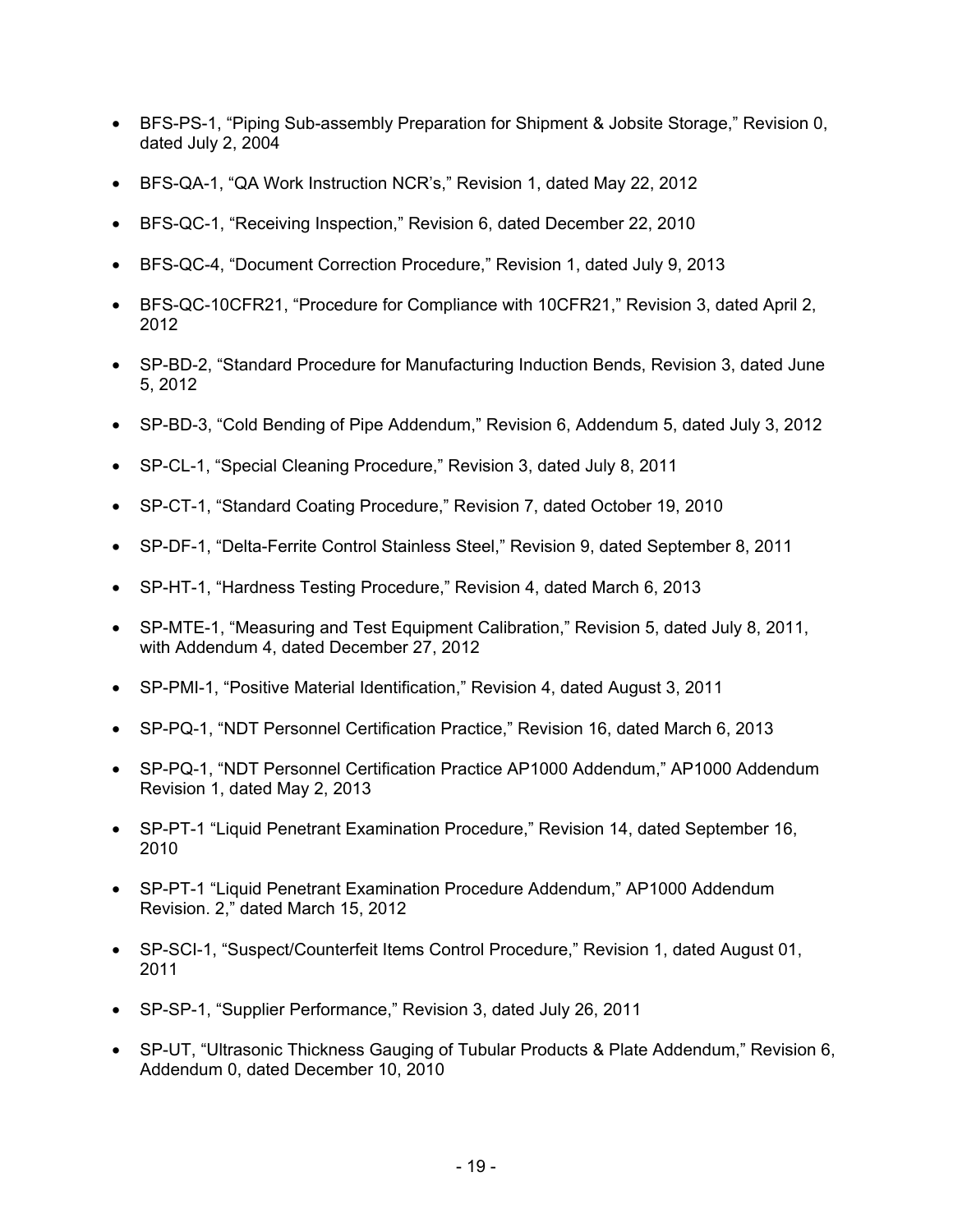## Drawings and Specifications

- American National Standard/American Institute of Steel Construction (ANS/AISC) N690- 1994, " American National Standard Specification for the Design, Fabrication, and Erection of Steel Safety-Related Structures for Nuclear Facilities," published date May 1994
- Drawing VS-894900-1002 for Wide Flange W4 x 13 x 4'7¼" Long Beam to ASTM A36 Specification Revision 0, dated September 8, 2011
- Bill of Material PREBUY No. 8949-R365-Module Steel-1, for safety-related Assembly No. 2 for Vogtle Unit 3 Revision 2, dated October 5, 2011
- Shop sketch for spool No. 891400-40-00281, ASME Section III, Class 3 serial No. SV4-PXS-PLW-295-2, Revision 0, dated May 14, 2012
- WEC Document APP-GW-VLR-010, "AP1000 Supplemental Fabrication and Inspection Requirements," Revision 1, dated May 11, 2010
- WEC Specification APP-GW-PO-007, "AP1000 Specification for Shop Fabricated Piping" Revision 6, dated December 20, 2011

#### Calibration, Heat Treatment, NDE, and Inspection Reports

- Service Request No: J1304100, "Laboratory Results for Demineralizer Analysis from ALS Group USA, Corp, dba ALS Environmental," dated July 24, 2013
- Calibration Record and Label, Pressure Gauges, Serial # 60-1 and 60-2, dated August 9, 2013
- Calibration Record and Label, Welding Machine, Serial # U1130401759, dated February 6, 2013
- Calibration Record and Label, Welding Machine, Serial # AC766288, dated February 6, 2013
- Calibration Record and Label, Welding Machine, Serial # U1080503357, dated February 6, 2013
- Calibration Record and Label, Welding Machine, Serial # U1080707122, dated February 6, 2013
- Calibration Record and Label, Welding Machine, Serial # U1130401894, dated April 22, 2013
- Calibration Record and Label, Contact Pyrometer, Serial # 227273, dated January 3, 2013
- Calibration Report and Label, Relief Valve, Serial # BFS-PR-6, dated August 9, 2013
- Calibration Report and Label, 6-inch Vernier Caliper, Serial # A13, dated May 16, 2013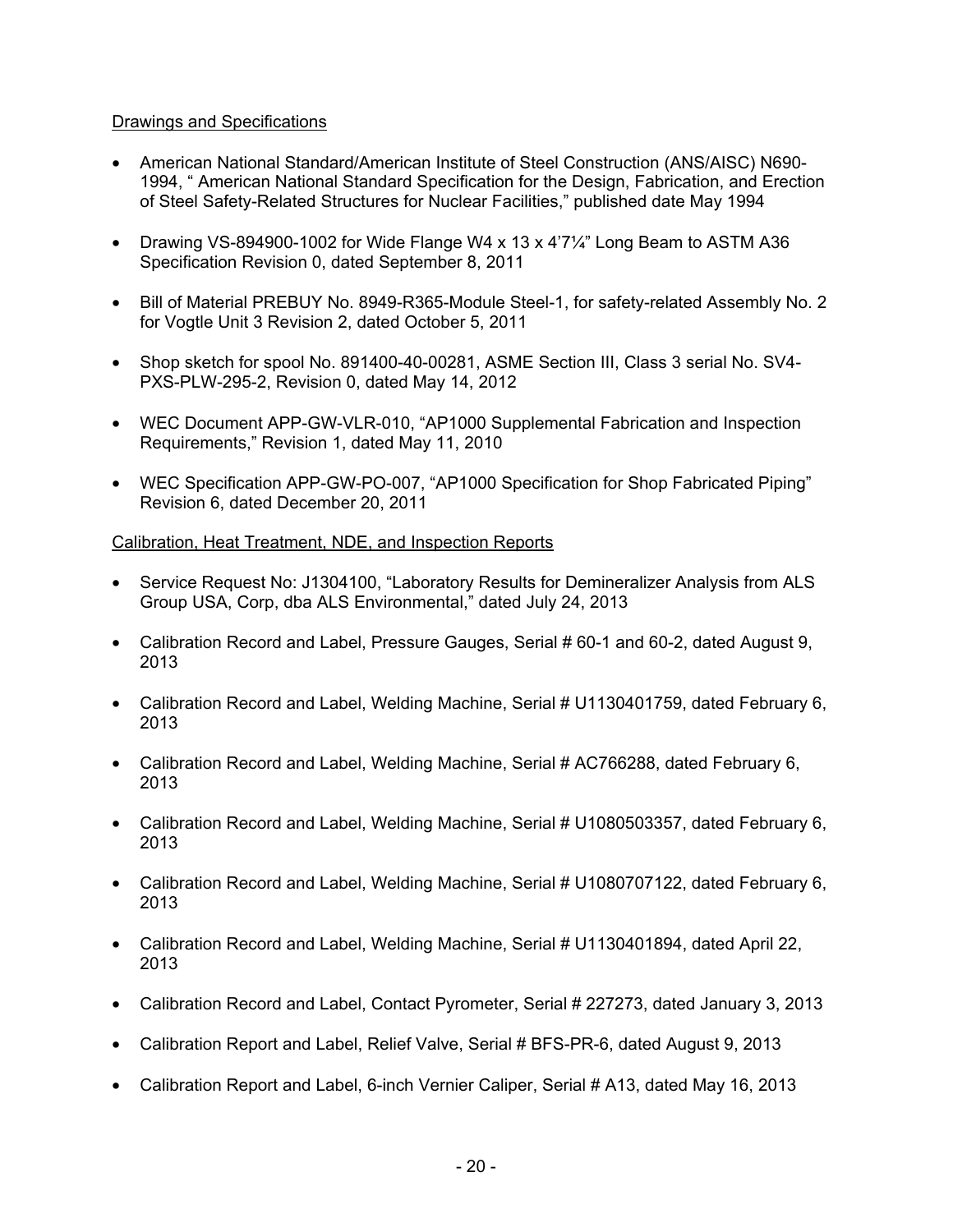- Certificate of Calibration and Labels, Conrad Kaczik Instrumentation Systems, Temperature Controller, dated June 4, 2013
- Certificate of Calibration and Label, Conrad Kacsik Instrument Systems, Digital Steam Trap Tester, Serial # 080467, dated December 6, 2012
- Certificate of Calibration, J. A. King & Co., 20,000# Capacity Crane Scale, dated November 21, 2013
- Certificate of Calibration, CMI Metrology Service, Radiometer, Serial # 071081A, B, C, dated September 4, 2012
- Certificate of Calibration, Conrad Kacsik Instrumentation Systems, Contact Pyrometers, multiple serial numbers, dated December 6, 2012
- Calibration Record, 4 to 40 Inch ID Micrometer, Serial # BFS 123, dated October 8, 2013
- Calibration Record, 1 Inch OD Micrometer, Serial # 02A, dated April 8, 2013
- Calibration Record, 6 Inch Dial Caliper, Serial # 012, dated May 3, 2013
- Notice of Unsatisfactory Measuring & Test Equipment, 4 to 40 Inch ID Micrometer, Serial # 133, dated June 20, 2013
- Calibration Log for Welding Machines from SP-MTE-1, Revision 5, dated July 8, 2011
- Relief Valve Calibration Log (For AP1000 Projects)
- Shop Traveler 890300-40-00647, Piping Spool Piece, Vogtle Unit 3
- Receipt report No. 77157 for 197.67' of 8" Ø standard seamless pipe of ASTM A106 Grade C specification to PO No. 858624-001-OI for Job No. 230038, dated August 21, 2013
- Receipt report No. 77158 for 197.67' of 8" Ø standard thickness seamless pipe of ASTM A106 Grade C specification to PO No. 858628-001-OI for Job No. 230039, dated August 21, 2013
- Receipt report No. 77157 for 197.67' of 8" Ø standard seamless pipe ASTM A106 Grade C received on PO No. 858624-001-OI for Job No. 230038, dated August 21, 2013
- Bending inspection report for spool piece No. 891400-40-00281, ASME Section III Class 3 piping sub-assembly serial No. SV4-PXS-PLW-295-2, for Vogtle Unit 4 passive core cooling system, dated August 22, 2013
- Hydrostatic test report for spool piece No. 890300-40-00171, ASME Section III Class 3 piping sub-assembly serial No. SV3-WWS-PLW-332-4 for Vogtle Unit 3 Liquid Radwaste System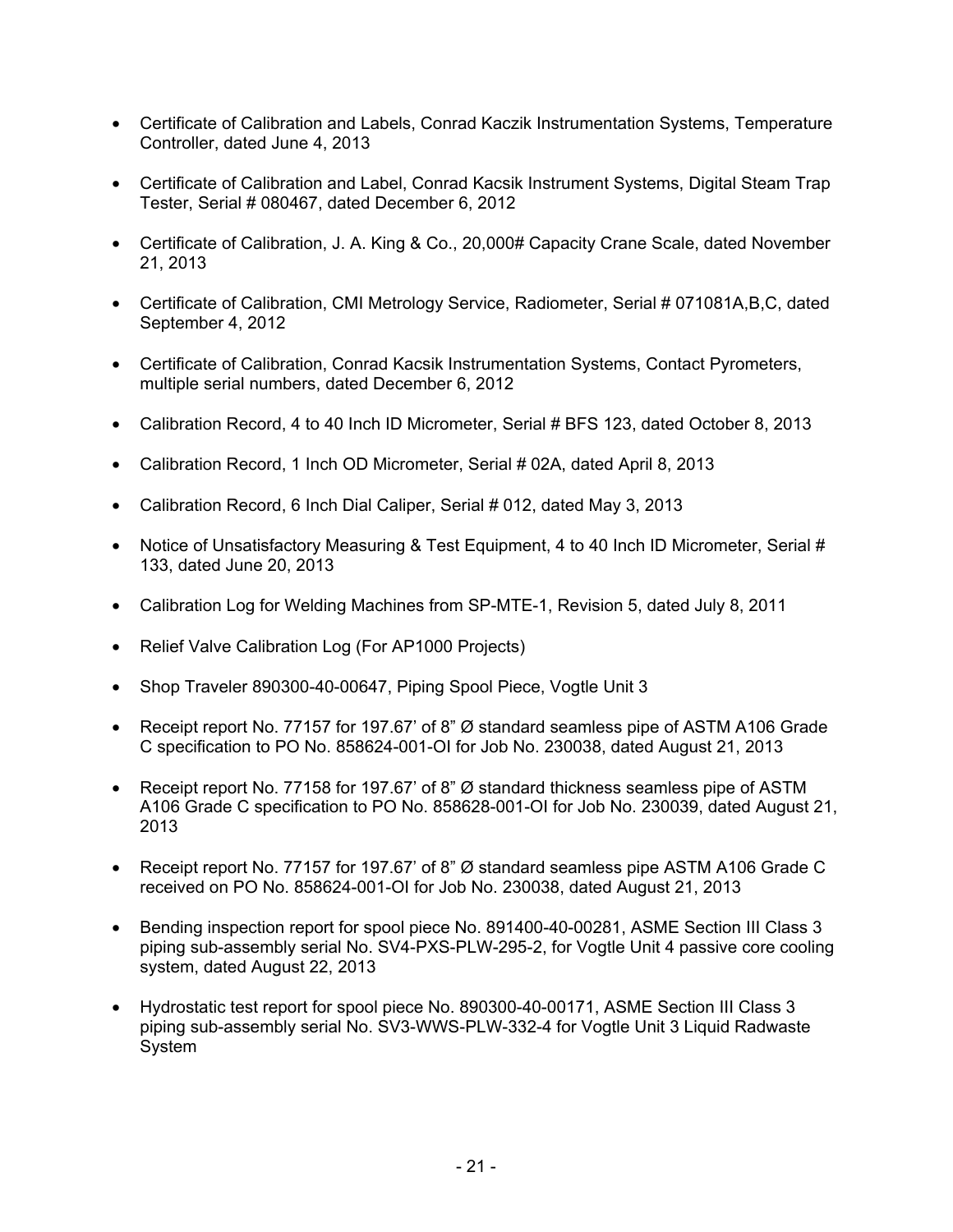- Hydrostatic test report for spool piece No. 891300-40-00585, ASME Section III Class 3 piping sub-assembly serial No. SLV-WLS-PLW-751-2 for Vogtle Unit 4 Liquid Radwaste System
- Hydrostatic test report for spool piece No. 892300-40-00152, ASME Section III Class 3 piping sub-assembly serial No. VS3-WLS-PLW-740-1 for V.C. Summer Unit 2 Liquid Radwaste System
- Hydrostatic test report for spool piece No. 892300-40-00171, ASME Section III Class 3 piping sub-assembly serial No. VS2-WWS-PLW-332-4 for V.C. Summer Unit 2 Waste Water System
- Certificate of Certification for Spotcheck Penetrant, SKL-SP2, Batch 11L16K
- Certificate of Certification for Spotcheck Developer, SKD-S2, Batch 12L15K
- Certificate of Certification for Spotcheck, SKC-S, Batch 13A047
- Certificate of Conformance and Certified Material Test Report for ER308/309L, Heat No. 743009, Lot No. CT9686, for PO No. 789585 OI, dated July 13, 2012
- CB&I Laurens Welding Procedure Specification Number AP1000-804, Revision 2, dated February 12, 2011
- CB&I Laurens Welding Procedure Specification Number AP1000-803, Revision 2, dated February 12, 2011
- Liquid Penetrant Testing (PT) Report for Spool Serial Number VS2-RNS-PLW-162-2, VC Summer Unit 2 Residual Heat Removal System, Weld No. 5, dated August 22, 2013.

## Purchase Orders and Audit Reports

- CB&I Laurens's AP1000 Projects Vendor Audit Schedule, Revision 0, dated August 22, 2013
- PI-1, "Purchase Instruction for Job No. 230038 230039 for Westinghouse AP1000 Vogtle Nuclear EPC Power Plant Units 3 & 4, CA20, CA01, Structural Sleeves & CA04 Ex-Core Detector Wells Safety-Related Structural Pipe and Plates," Revision 3, dated May 20, 2013
- PI-1, "Purchase Instruction for Job No. 230040\_230041 for Westinghouse AP1000 V.C. Summer Nuclear EPC Power Plant Units 2 & 3, CA20, CA01, Structural Sleeves & CA04 Ex-Core Detector Wells Safety-Related Structural Pipe and Plates," Revision 3, dated May 20, 2013
- PO No. 732997-OI, to Dubose National Energy Services Inc. for procurement of 197.67' of 8" Ø standard seamless pipe of ASTM A106 Grade C specification to be used for pipe sleeves embedded in concrete to purchase instructions PI230038-230039 PI-1, Revision 0 for CB&I Job No. 230038 for Vogtle Unit 3, dated October 14, 2011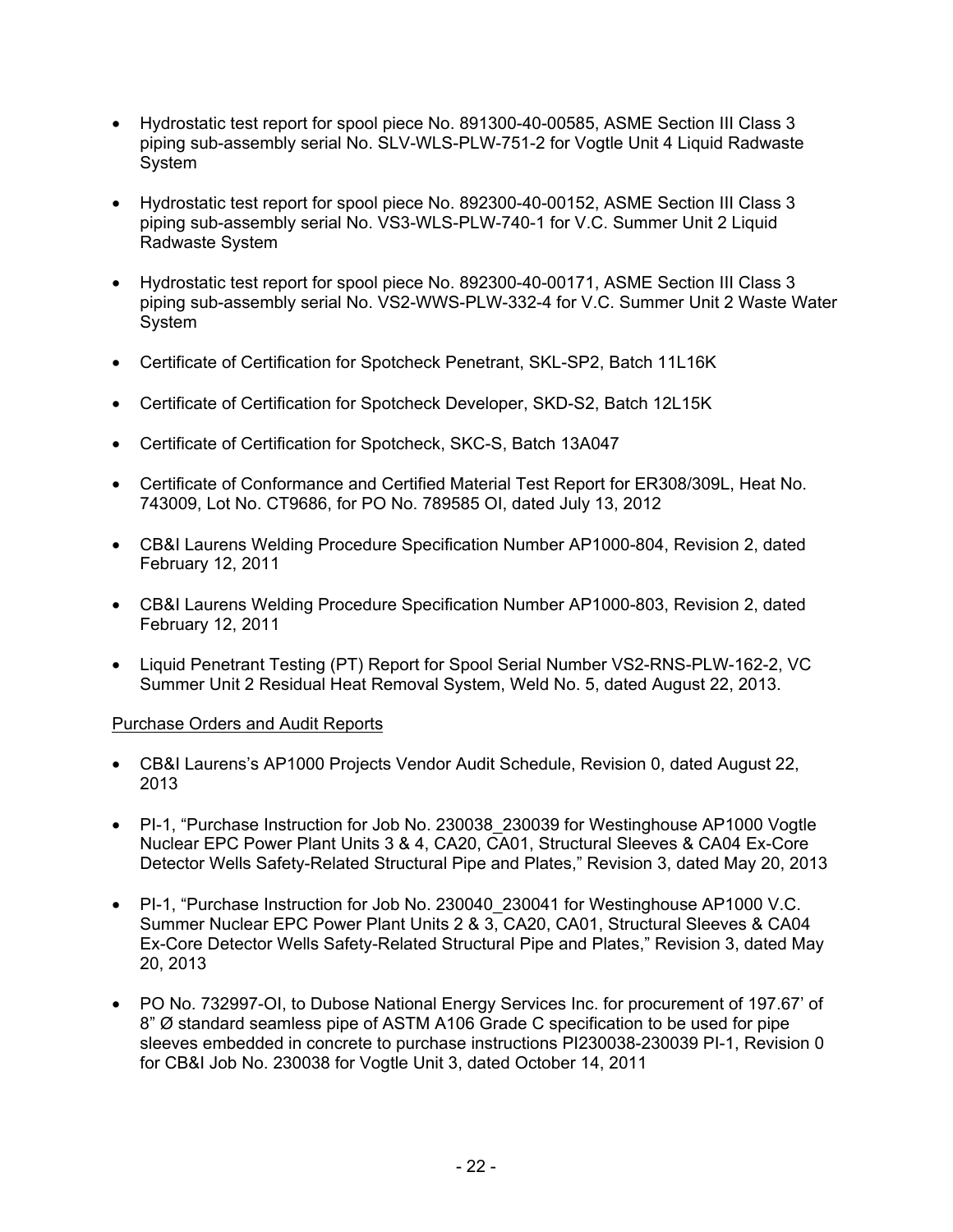- PO 730159-001-OI, to Dubose National Energy Services Inc., for procurement of safety related items for 8950 R365 Module to ANSI/AISC N690 standard and purchase instructions 8950-PI-2, Revision 2 for CB&I Job No. 8950 for Vogtle Unit 3, dated October 5, 2011
- PO No. 858628-001-OI for procurement 8" standard outside diameter pipe ASTM A106 Grade C in accordance with purchase instruction PI-1 Revision 3 for Job No. 230039 Vogtle Unit 4, dated June 17, 2013
- PO No. 758587 to Edgen Murray Corporation, dated February 4, 2012
- PO No. 792590-0002 to WFI International, dated June 26, 2012
- PO No. 856213 to Consolidated Power Supply, dated June 3, 2013
- PO No. 865514 to IBF S.p.A, dated July 31, 2013
- PO No. 864106 to ALS Group USA Corp, dated July 23, 2013
- PO No. 827060 to Dubose National Energy, dated December 11, 2012
- PO No. 805076 to Certified Measurements, dated August 23, 2012
- PO No. 758496 to M.E.G.A., dated February 3, 2012
- PO No. 775783 to Taylor Forge Stainless, dated April 17, 2012
- PO No. 855913 to Conrad Kacsik Instrument, dated May 31, 2013
- PO No. 858295 to J.A. King and Company LLC, dated June 13, 2013
- PO No. 805076 to Certified Measurements, dated August 23, 2012
- PO No. 700025 to Nippon & Sumitomo Metal Corporation, dated June 10, 2011
- PO No. 728898 to Productos Tubulares, S.A.U., dated September 29, 2011
- PO No. 746147, Tectubui Raccordi S.p.A., dated December 8, 2011
- PO No. 699827-004 to Tioga Pipe Supply Company, dated June 9, 2011
- PO No. 734245-003 to Wyman-Gordan Pipe & Fittings, dated October 19, 2011
- CB&I Vendor Evaluation Checklist for Bonney Forge, Revision 0, dated May 30, 2013
- Audit Plan/Checklist/Report for Section 11, Control of Measuring &Test Equipment, Revision 0, dated October 25, 2012
- Audit Plan/Checklist/Report for Section 17, Audits, Revision 0, dated February 20, 2013